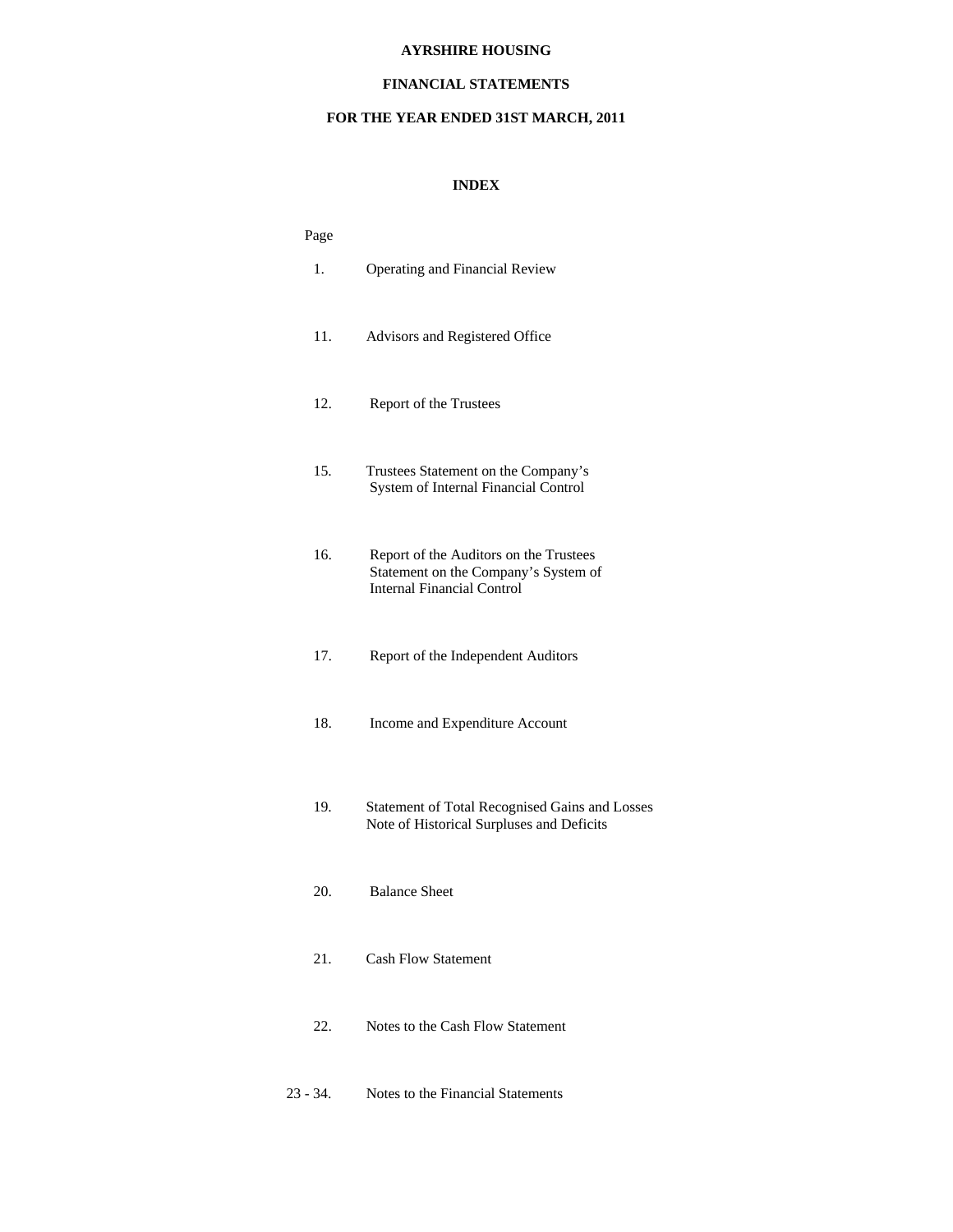### **OPERATING AND FINANCIAL REVIEW**

### **FOR THE YEAR ENDED 31ST MARCH, 2011**

#### **Background**

### **Activities**

The Ayrshire Housing Group consists of Ayrshire Housing (parent) a registered social landlord with charitable status and Ayrshire Homestake Limited, our one subsidiary company retained as a vehicle to pursue potentially non-charitable activities. The subsidiary company has not yet traded.

The Group Head Office is in Ayr and Ayrshire Housing has properties throughout Ayrshire. Ayrshire Housing is now one of Ayrshire's leading housing associations with a stock of almost 1,500 houses thanks to an active acquisition and development programme predominantly but not exclusively in South Ayrshire.

### **Mission Statement**

*We aim to enhance the well being of our tenants and the wider communities of Ayrshire through high quality housing and related services.* 

We aim to do this by:

- The supply of high quality affordable housing.
- Creating and maintaining attractive neighbourhoods that provide a positive environment for residents to live in – now and in the future.
- Supporting socially useful economic activity and regeneration strategies beyond our immediate tenant base through work with the voluntary sector and others agencies.
- Constantly demonstrating that our services surpass the needs and aspirations of their users.
- Supporting tenants and other service users to lead independent and fulfilling lives.
- Ensuring that our properties are maintained to the highest standards over the long-term.
- Demonstrating quality and genuine value for money in all that we do.
- Engaging with our service users, the wider community and key partners to give them a real stake in the development of Ayrshire Housing.

Our Corporate Plan, reviewed by the Board annually, sets out how we will work to deliver the Mission Statement by analysing the external environment; identifying key objectives at an operational level; setting performance indicators and setting strategy for the association's promotion and engagement with stakeholders. The corporate plan also provides for the review and further development of the thirty year financial plan; the annual budget and the agreed work plan of the Director.

### **Our Approach to Business Planning**

In October 2009, the Scottish Housing Regulator issued guidance to housing associations on business planning. This was in light of its survey *Social Landlords in Scotland: Shaping up for improvement*. This confirmed that housing associations generally provide good standards of service to tenants and others. On the other hand, it raised concerns that many associations do not have adequate plans in place to guarantee the long-term quality of their stock and their tenancy services. The report also considered that many associations need to do more in terms of developing financial plans which can maintain access to funding on favourable terms.

In January 2011, the Regulator published an analysis of the finances of regulated social landlords: *Beyond the Crunch?* It concludes that "the sector is facing significant but manageable financial stresses". It however reiterates that associations are facing increasing uncertainty due to general economic conditions, emerging government policy developments (e.g. on housing benefit and capital grants) and a more stringent financial regime being imposed by existing and potential lenders.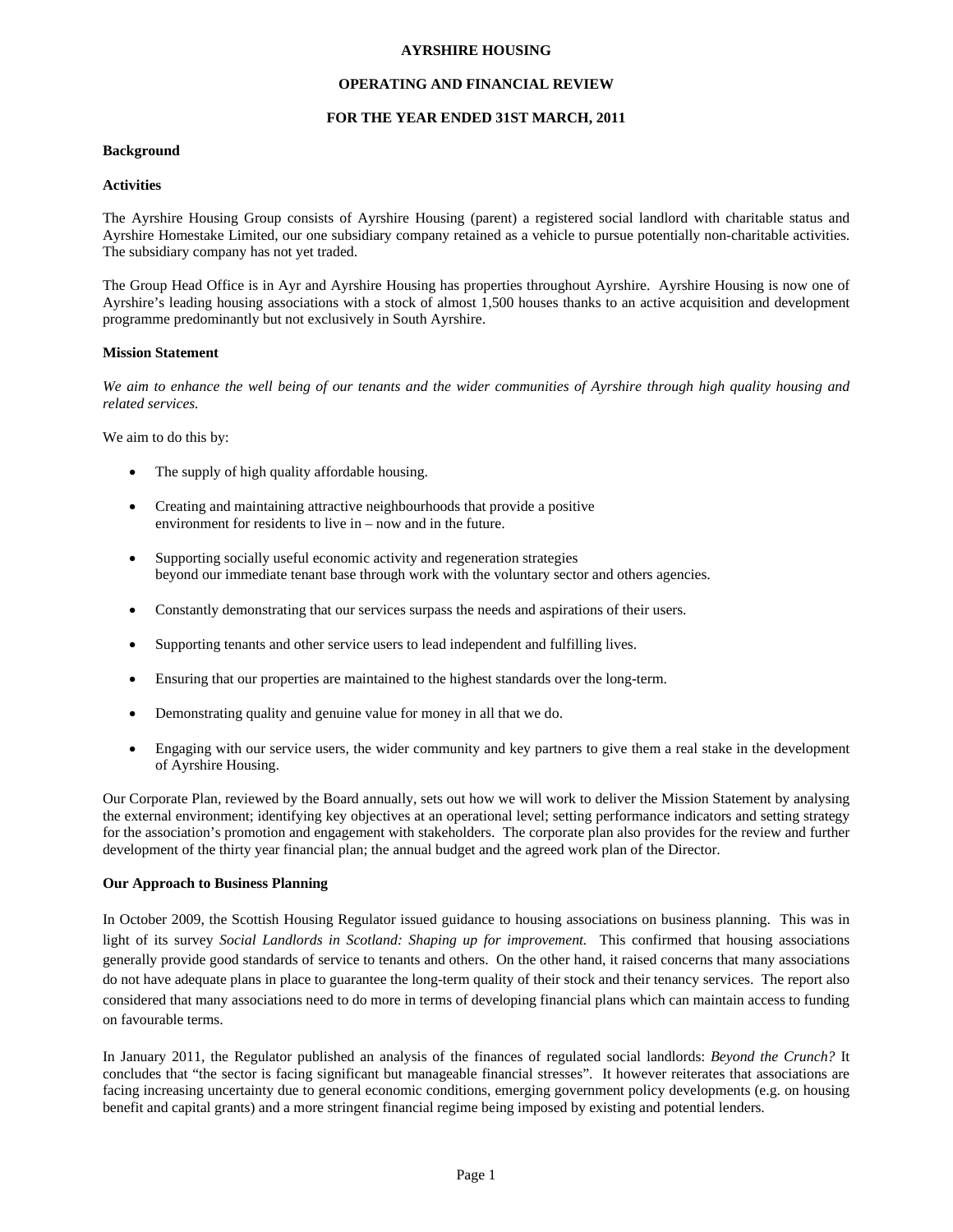### **OPERATING AND FINANCIAL REVIEW**

### **FOR THE YEAR ENDED 31ST MARCH, 2011**/Cont...

It is incumbent on Ayrshire Housing to demonstrate that in responding to these challenges the interests of its tenants and the local communities remain to the fore, and that its existing corporate arrangement continues to be in the best interests of its charitable beneficiaries.

Ayrshire Housing's financial position is however currently strong and we compare well in terms of general performance with our peers. New demands are emerging however. Internally, the growth in our stock, tenant and applicant numbers means that we need to focus more rigorously on the long-term social worth of the stock and standards of service. Externally, limited and more costly access to development funding increases risk and may point to the association reviewing the relative costs and benefits of being a significant developer of new housing.

As part of the process of reviewing its Corporate Plan, Ayrshire Housing's Board has over the past 12 months assessed the strength of its governance with the help of an external consultant. The conclusion was that the Board's arrangements are generally sound. The Board has however identified areas for continuing development particularly around the identification and management of risk.

The Board also commissioned a major independent survey of tenants' views. This shows a continued high level of satisfaction and engagement with the association.

In November 2010, The Board held a standalone strategy meeting to consider the future direction of the association. The Board identified the following key business tasks;

- To build on continued clear objectives and clear performance.  $\triangle$
- To demonstrate the capacity to maintain the stock to tenants' expectations over the long-term.  $\blacktriangle$
- To demonstrate the financial capacity for prudent growth.
- $\triangle$ To make clear the benefits of the association's financial robustness and geographically focussed investment potential to key partners.
- Δ. To reflect the association's maturity, focus more publicly on wider benefits of the association's tenant and neighbourhood service strengths.
- To ascertain further the main financial and public policy risks, and demonstrate that these are being addressed positively.
- $\blacktriangle$ To strengthen further the contribution of the volunteer Board and its employees to the association's continued success.

### **External Influences**

Five key issues remain to the fore which continue to impact and influence our business:

- The impact of restrictions on the Scottish Government's budget for affordable housing as it affects Ayrshire Housing's area of operation. This uncertainty is compounded by the switch to competition for resources amongst an increased range of providers.
- The collapse of private house building and with it real uncertainty regarding the bringing forward of Section 75 sites.
- The potential negative impact of changes to welfare benefits and the general economic position of our tenants.
- The further strengthening of the role of the Councils in the planning and delivery of affordable housing investment.
- The more rigorous terms for obtaining capital finance.

/Cont…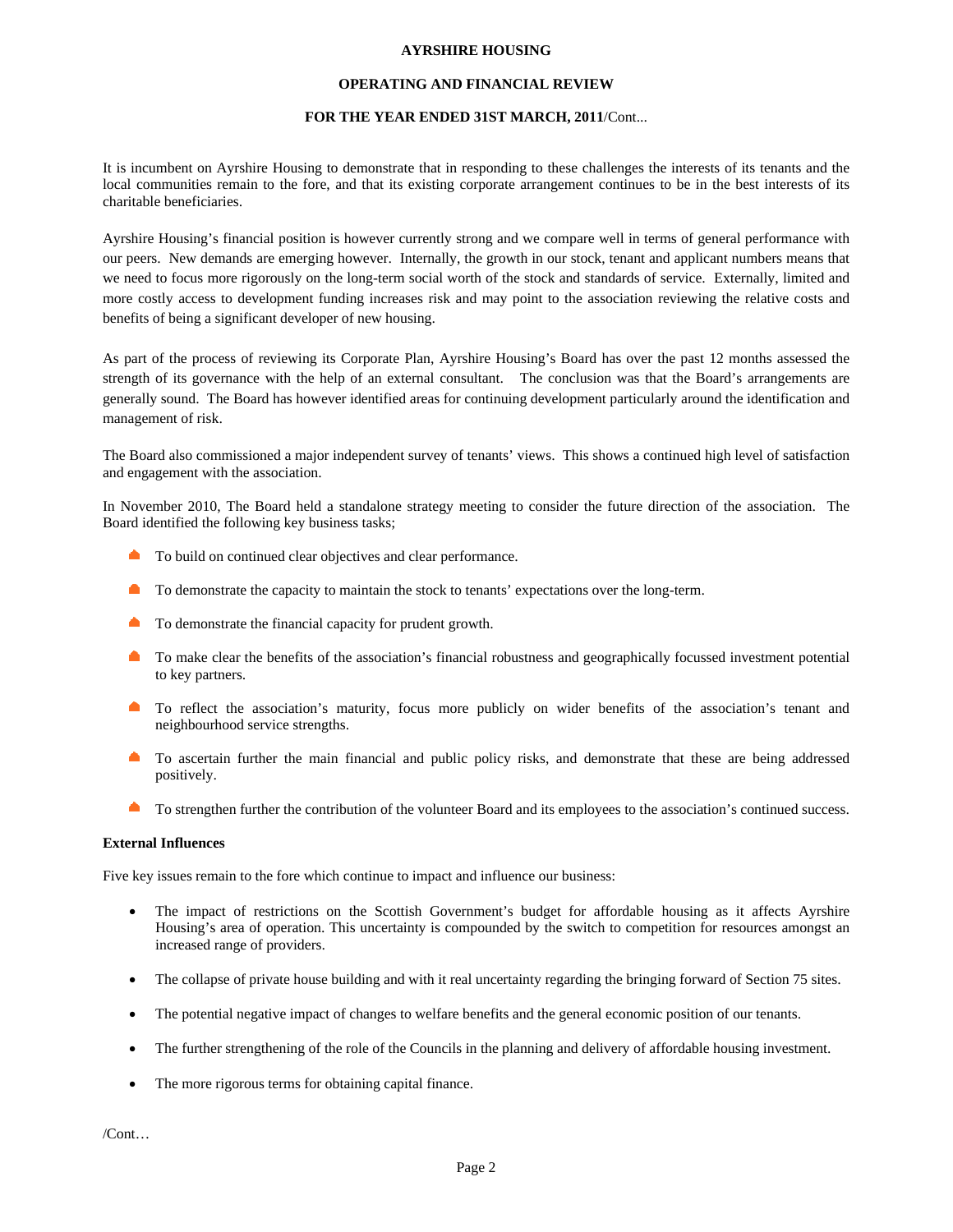### **OPERATING AND FINANCIAL REVIEW**

### **FOR THE YEAR ENDED 31ST MARCH, 2011**/Cont...

### **External Influences**/Cont…

For the foreseeable future, the main focus for housing development as opposed to wider activities is likely to be the South Ayrshire Council area. The investment context is provided by that Council's Local Housing Strategy (LHS) and Strategic Housing Investment Plan (SHIP). Whilst there is a demand for affordable housing in all areas, these documents suggest prioritising investment towards areas of highest demand, for example Ayr and Prestwick linked increasingly to access to Section 75 sites. The current problems in the private housebuilding industry point towards a much more pragmatic and outcome focused approach to investment planning, in particular in terms of the programming of locations with different housing needs prioritisation.

Ayrshire Housing is therefore fortunate with its local knowledge and commitment that it can respond with speed and flexibility to shifts in site availability. On the other hand, the association faces competition from national and regional associations for what are limited grant budgets. A situation that is likely to be compounded by a potentially permanent move to formal competition for funding.

Increasingly, Ayrshire Housing's development activity is likely to be complemented by South Ayrshire Council's return to housebuilding. This provides a clear spur to joint working to maximise local investment opportunities and to maximise the effective delivery of new housing.

### The Efficiency Agenda

The Government's clear aim is to reduce the grant input for new housing association developments substantially. Much attention has been given to the issue of procurement (ie construction) efficiencies but it is clear that the main vehicle sought to achieve this will be by increased self-funding through higher borrowing levels based on expanded rental surpluses and the utilisation of existing asset bases. The recently announced competitive Innovation and Investment Fund appears to be a clear indicator of this trend. Despite rhetorical support for the housing association model it is clear, barring a change in policy by a new Holyrood administration, that funding on terms which guarantee long term social benefits from housing investment may be at an end. This raises major issues in terms of controlling rent levels and maintaining service standards. In the longer-term, the financial plans which guarantee long-term stock quality could be undermined.

The welcome enhancement of the building standards but without concomitant increases in grant support will produce further risk in delivering new houses at affordable rents.

As a further complication, the expectation by the Scottish Government that associations will bring forward the private finance within their development cash flows and in some cases also provide additional overdrafts against deferred payments of Housing Association Grant increases financial risk (e.g., with regard to existing loan covenants) and potentially has a negative impact on obligations to existing tenants.

These trends if continued point to Ayrshire Housing setting limits to its risk exposure and with it accepting a possible cap on growth as an alternative to compromising its obligations to tenants and other stakeholders.

#### Collaborative Working

Since the publication of *Firm Foundations* (2007), the Scottish Government has focused on a radical change in the organisation of development activity with the promotion of a limited number of associations which would build on behalf of management only organisations. Government policy in this area remains unclear and the issue has been further complicated by moves towards competition for funding and the dearth of funding opportunities as a platform to drive restructuring. In practice, the focus may be shifting towards encouraging collaboration between individual Councils and their key association partners to maximise local investment potential particularly with regard to engaging with housebuilders through the application of planning policies on affordable housing.

This could facilitate the further development of joint working with South Ayrshire Council in particular to unlock new opportunities and to maximise investment in the area. The introduction of a single grant mechanism could potentially reduce the level of direct development work but this could be balanced to some degree by the provision of development services to the Council, and by joint investment strategies particularly around regeneration and community care. Ayrshire Housing is well placed here given that investment potential can be applied subject to adequate grant support without the complication of competing relationships.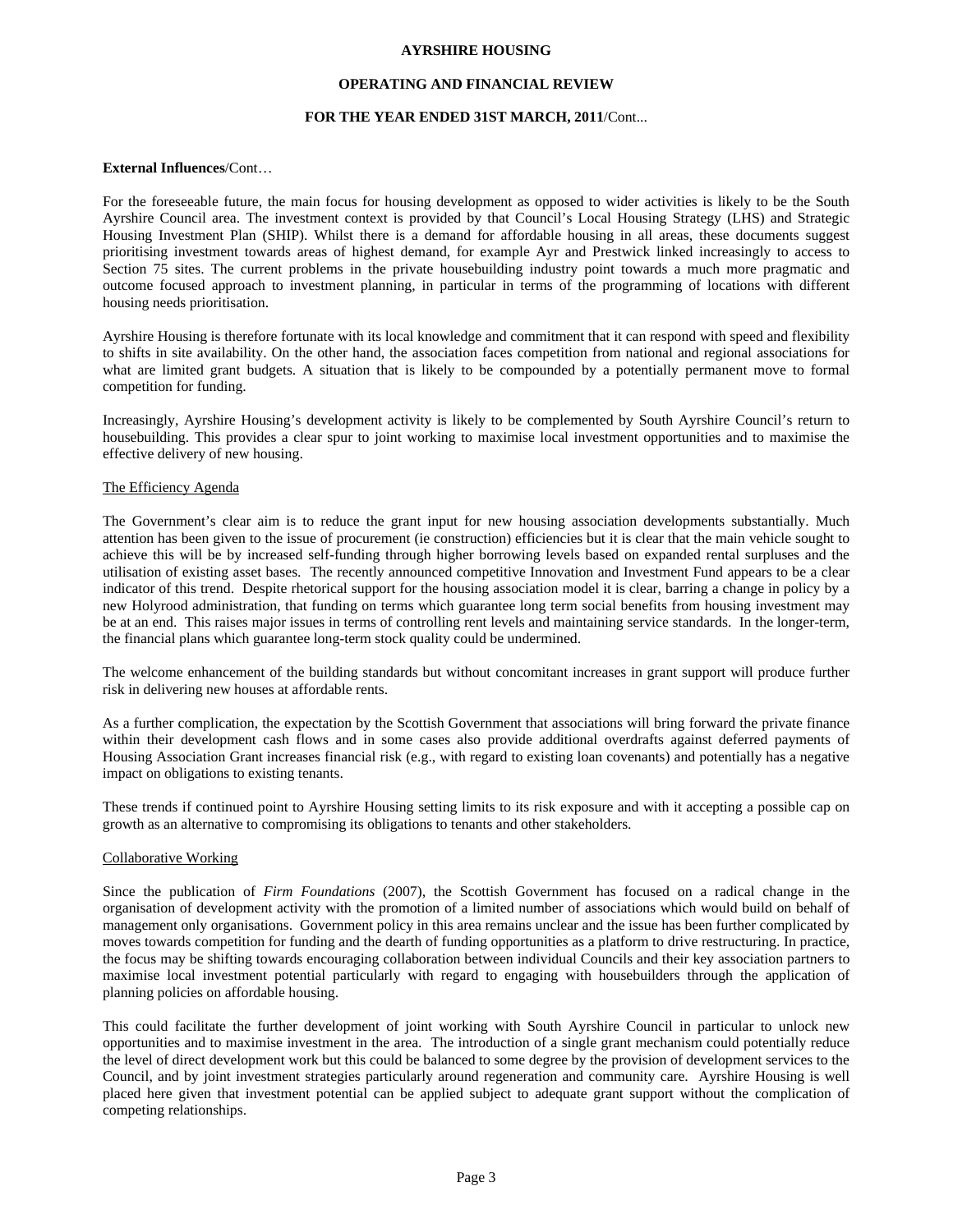### **OPERATING AND FINANCIAL REVIEW**

### **FOR THE YEAR ENDED 31ST MARCH, 2011**/Cont...

Notwithstanding this, Ayrshire Housing is participating in discussions with other associations in Ayrshire to identify new approaches which build on shared interests and complementary skills.

#### Supporting Individuals

A combination of high demand in South Ayrshire for rented housing and the statutory duties to accommodate homeless people creates ever greater demand in terms of housing management services. In addition, new obligations are being placed on associations with regard to anti-social behaviour. On the one hand, this creates real financial challenges as the "efficiency agenda" is addressed, on the other it opens up new opportunities to develop further services aimed at supporting individual households and to extend these in association with other landlords and the wider community. The Government's current funding support for wider action coupled with our track record has opened up some possibilities here. However, there remains the possibility that the dedicated housing association wider role fund may be integrated in the near future with other funds aimed at supporting the social economy and regeneration. This would end preferential access to such funds.

Similarly, the ending of ring fenced funding for housing support and community care services may in the longer term adversely affect core services which provide the basis and critical mass to develop and deliver new and innovative services which address the needs and aspirations of tenants and other service users as well as meeting wider objectives.

Of longer-term concern is the impact of rising unemployment and under-employment amongst current and potential tenants on demands for services. The recent negative changes in housing benefit and the proposals for radical welfare reform could potentially place new financial burdens on the association as it endeavours to maintain fair access to housing opportunities.

### Mixed Tenure Communities

The Scottish Government is committed to increasing housing supply through the planning system. This coupled with the obligation on local authorities to identify affordable housing requirements in their plans opens up new development opportunities. South Ayrshire Council has led the field in the promotion of affordable housing through the planning system. Ayrshire Housing has already benefited significantly from this and in the future such (Section 75) sites may become its main source of new dwellings, at least once private housebuilding resumes.

As well as creating new opportunities both in terms of stock growth and in new estate based services, it poses challenges in ensuring that the association's interest in guaranteeing quality and best value is protected in negotiations with the major house builders.

#### Regeneration

The Scottish Government defines regeneration as the successful and sustainable transformation of communities across Scotland by creating the right environment for private and public investment. Its latest discussion paper *Building a Sustainable Future* builds on current practice in light of reducing public and private investment. Since the mid 2000s, we have seen an increased focus through the Community Regeneration Fund on the most deprived 15% of areas on the one hand and, overlapping with this, an increasing emphasis on a limited number of "place" based initiatives through, in particular, the new urban regeneration companies. These policy shifts represent a real challenge for Ayrshire Housing since the level of regeneration funding in South Ayrshire, its main area of operation, has declined sharply. There may, however, be limited opportunities which should be explored to provide a comprehensive approach to regeneration which focuses on both people and place to local authorities and communities. In addition, the emerging focus on community asset holding could provide for new initiatives which complement direct activities, including the provision of new property development services, by the association.

#### Environmental Sustainability

Addressing environmental considerations is a growing priority for the construction sector.

Ayrshire Housing has a sound record of creating developments which address the environmental agenda and are of real social worth in terms of, for example, *homes for life*. The Government's efficiency agenda presents us, however, with real challenges if these standards are to be maintained in the face of competing priorities.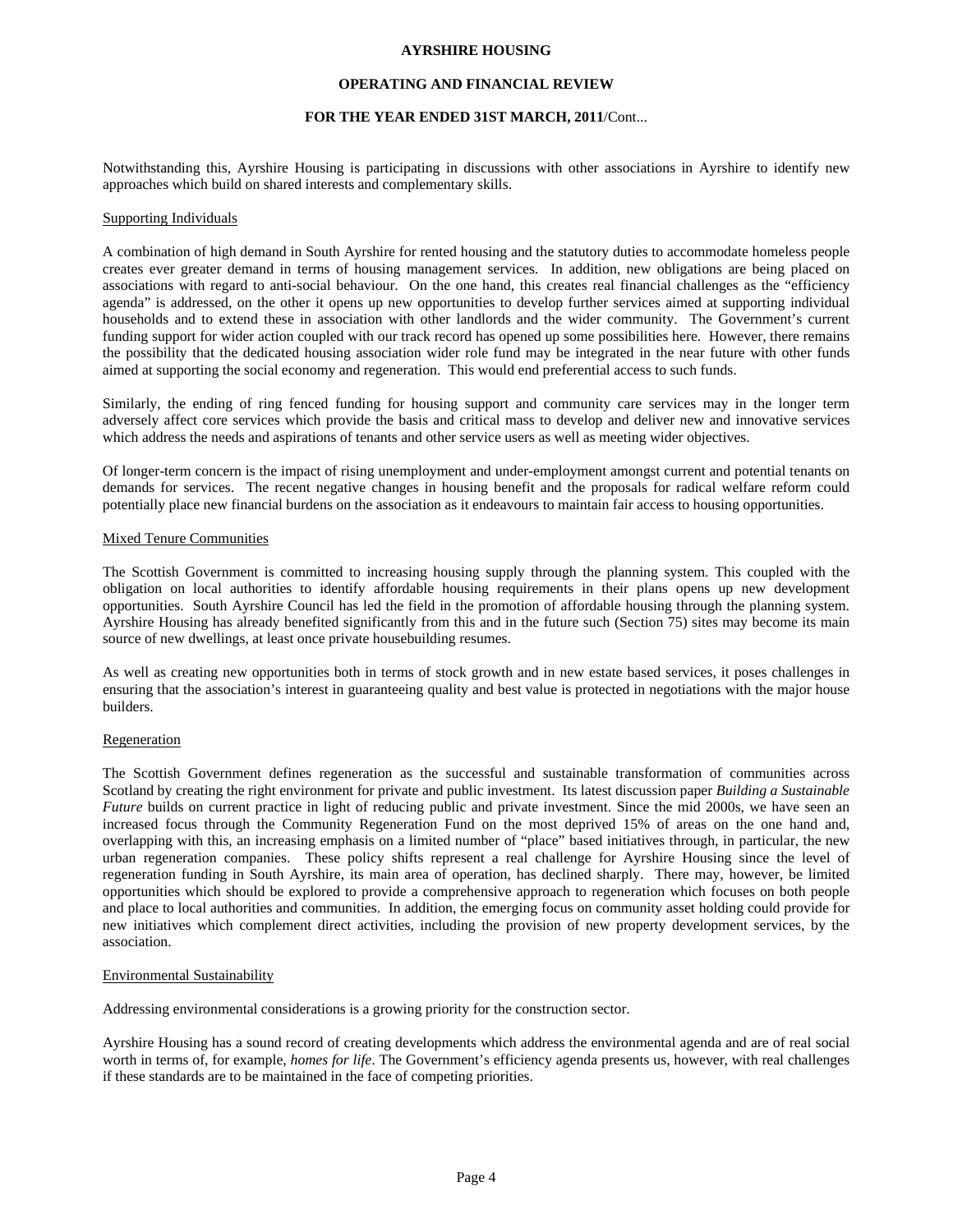### **OPERATING AND FINANCIAL REVIEW**

### **FOR THE YEAR ENDED 31ST MARCH, 2011**/Cont...

### Regulation

The Scottish Housing Regulator continues its move to a more risk based approach to regulation. This creates a clear incentive for the association to focus on the soundness of its own internal management and audit regimes. It is also likely to expect that associations more rigorously justify their corporate and management structures, and business priorities. The impending Scottish Housing Charter will provide an additional level of scrutiny in terms of the services to and engagement with tenants.

### **Key Business Issues**

#### **Maintaining Independence**

Ayrshire Housing is committed to maintaining its independence on the basis that it has a distinctive place in the Scottish housing association movement. It is tenant and community led with a clear area of operation and is well regarded, both nationally and locally. We have a strong potential for investment focused on a limited geographic area, and key strategic and development partners. With the current shift to competition for grant this may prove to be a real strength.

Ayrshire Housing will however seek to form new relationships with local authorities and other housing associations where these are appropriate to realise mutually beneficial objectives.

Ayrshire Housing will also seek collaborative arrangements with local authorities that decide to resume house building on a long-term basis. In this regard, the further strengthening of the partnership with South Ayrshire Council will be a key focus for the Board and the Director.

#### **Housing Association Grant Funded Development**

The absence of significant funding for affordable housing, falling grant rates and a shift to direct competition for grant presents many associations with real challenges. Irrespective of this Ayrshire Housing is probably nearing the end of a phase where the focus is on direct development. The prospects for independent development appear likely to diminish due to a combination of limited direct site purchase opportunities and a desire for housebuilders to provide package deals.

Whilst we will consider positively all opportunities to secure grant funding including the competition announced in March 2011, it is likely that we will shift to a model where we seek to secure a pipeline of stock acquisitions through Section 75 and similar arrangements. This would be subject to the units being acquired on a basis that contributed to the overall objectives of the association.

We will continue to support the Mortgage to Rent scheme if it continues on a workable basis. This is proving to be a useful vehicle for steady stock growth as well as bringing real social benefits to individual households.

### **Financial Capacity**

Ayrshire Housing is financially strong with a solid asset base, and a funded stock maintenance and improvement plan. The challenge over the coming period will be to utilise this strength to support continued business development. At the same time, the Board will need to establish robust financial checks to ensure that it can weigh the benefits of continued growth against any negative effects on rent levels, service standards and long-term viability.

### **Supporting Individuals and Communities**

Diversification into new areas of activity will continue to be pursued which support the Mission Statement. Such activities will also help to foster new collaborations with key partners and project the geographic impact of Ayrshire Housing. This will focus on regeneration, training, and support services to individuals. In addition, the association will continue to pursue nonresidential property development opportunities. The general prospects though in these areas whilst worth pursuing may be modest at least in the short-term. In the longer-term, we will seek to identify resourcing opportunities in our financial plan as we shift the primary business development focus from stock growth to a broader view of the activities that may benefit our tenants and the communities they are part of.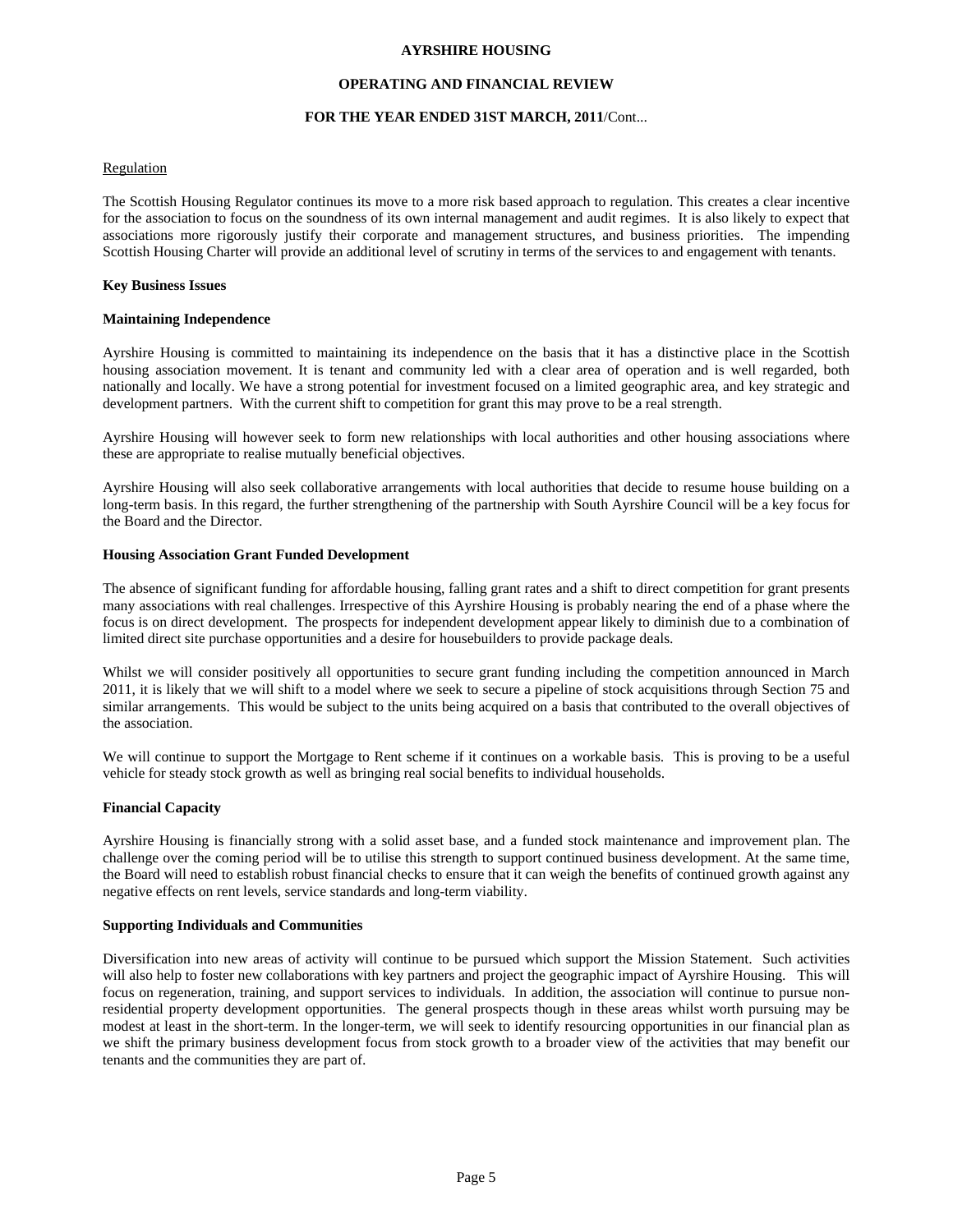### **OPERATING AND FINANCIAL REVIEW**

### **FOR THE YEAR ENDED 31ST MARCH, 2011**/Cont...

### **Tenant Engagement**

As it meets future challenges, Ayrshire Housing will continue to ensure that its obligations to potential and existing tenants are to the fore. New forms of engagement with our tenants and applicants will be needed to support Board consideration of business developments which will have an impact on rent levels, service standards or access to housing.

### **Performance Management**

At each meeting, Ayrshire Housing's Board receives reports underpinned where appropriate by key performance indicators (KPIs) around the following activity areas to demonstrate progress in delivering the above corporate objectives:

- Housing Management
- $\blacktriangle$ Property Maintenance
- $\triangle$ Development Activity
- $\triangle$ Wider Action Activity
- $\triangle$  . Financial Matters
- $\triangle$ Marketing and Public Relations
- General Operational Matters

### **Key Performance Indicators**

Complementing the narrative reports and where applicable, critical activities are measured against the following key performance indicators (KPIs). Generally, these are consistent with those set out in previous Internal Management and Corporate Plans following comparison with national benchmarks where these were available. In all relevant cases, performance is intended to exceed that of the median housing association in Scotland. The targets are also reviewed against actual prior year performance.

| <b>Housing Management</b>                      | 2010/11 Target                                                                  | <b>2010/11 Actual</b> |
|------------------------------------------------|---------------------------------------------------------------------------------|-----------------------|
| Current non-technical arrears                  | 1.1% of total gross rent                                                        | 0.80%                 |
| Long-term arrears                              | No more than 3.5% of tenants<br>over 13 weeks in arrears and<br>owing over £250 | 2.26%                 |
| $non-technical$<br>Former<br>tenant<br>arrears | No more than 1.3% of total rent<br>due                                          | $0.49\%$              |
| Void rent loss                                 | No more than $0.8\%$ of total rent $\vert 0.68\% \vert$<br>due                  |                       |
| Housing application processing                 | Within 10 days                                                                  | 4 days                |

| <b>Property Management</b>        | 2010/11 Target                                                            | <b>2010/11 Actual</b> |
|-----------------------------------|---------------------------------------------------------------------------|-----------------------|
| Emergency repairs performance     | 99% attendance within 4 hours                                             | 96%                   |
| Other repairs                     | 96% completed on time                                                     | 92%                   |
| Gas safety certificates           | 100% compliance aimed for and<br>never below external benchmark<br>of 93% | 100\%                 |
| Satisfaction with repairs service | At least 70% satisfied                                                    | 96.2%                 |

| <b>Development Activity</b>                                                       | 2010/11 Target                  | <b>2010/11 Actual</b> |
|-----------------------------------------------------------------------------------|---------------------------------|-----------------------|
| Stock growth target                                                               | 60                              |                       |
| Pipeline                                                                          | Minimum of 90 plots             | 61                    |
| Energy efficiency                                                                 | Minimum of SAP $(2007)$ of 85   | 100%                  |
| Brownfield development                                                            | At least 40% of units 2008-2011 | 84% 2008-2011         |
| Building elements rated at "A" per<br>BRE Green Guide to Housing<br>Specification | 100\%                           | 100\%                 |

/Cont…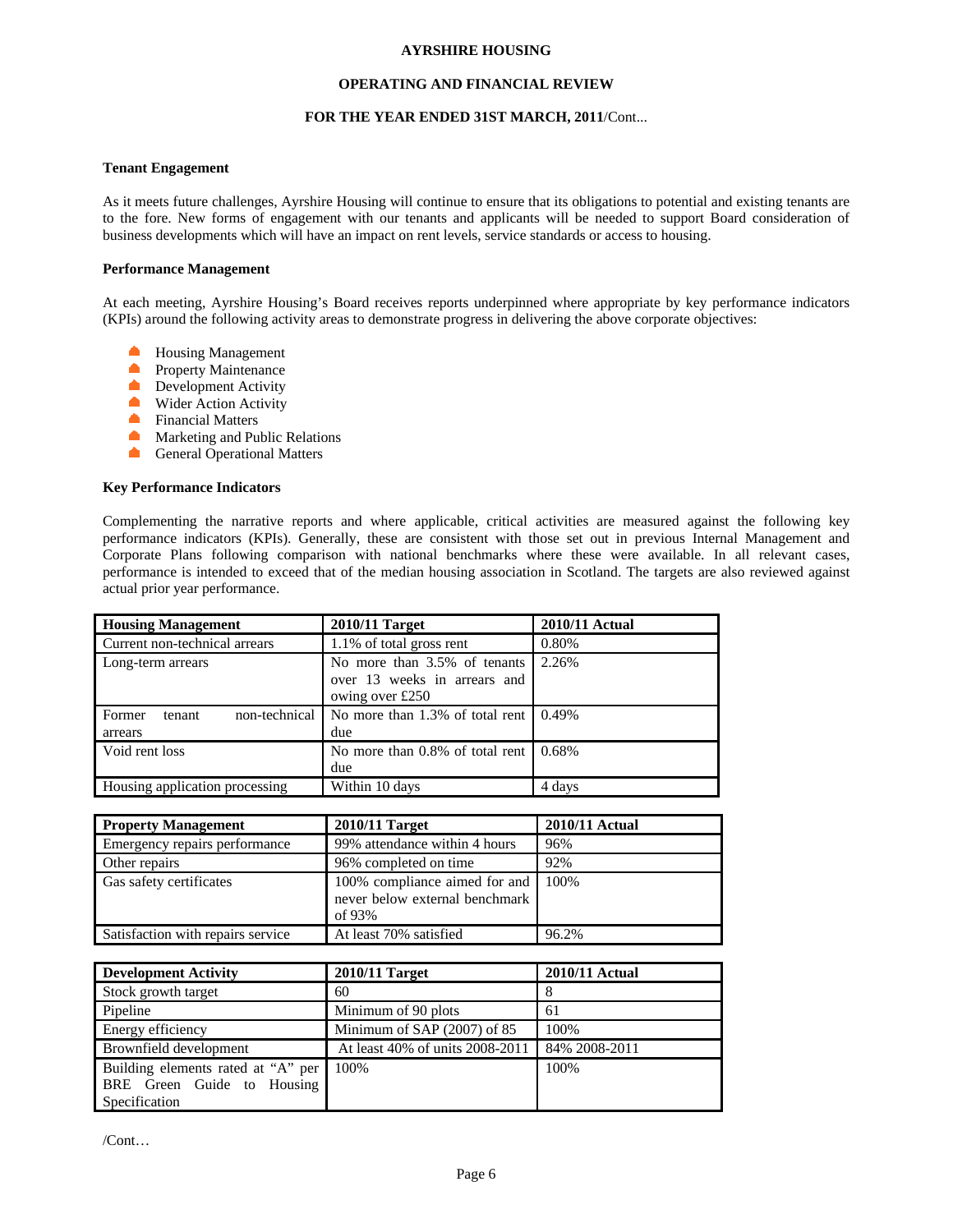### **OPERATING AND FINANCIAL REVIEW**

### **FOR THE YEAR ENDED 31ST MARCH, 2011**/Cont...

| Key Performance Indicators/Cont |  |
|---------------------------------|--|
|---------------------------------|--|

| <b>Financial Matters</b>                                                                       | 2010/11 Target                                                                   | <b>2010/11 Actual</b> |
|------------------------------------------------------------------------------------------------|----------------------------------------------------------------------------------|-----------------------|
| Staff costs                                                                                    | Less than 21% of turnover                                                        | 19.0%                 |
| Administration cost/tenancy                                                                    | Less than $£660$ per tenancy                                                     | £651                  |
| $Liquidity$ – current assets: current<br>liabilities (adjusted for development)<br>overdrafts) | 1.10:1                                                                           | 2.88:1                |
| Liquidity – cash: current liabilities<br>(adjusted for<br>development<br>overdrafts)           | 1:1                                                                              | 2.62:1                |
| operating<br>Interest cover –<br>surplus; interest payable (adjusted<br>for depreciation)      | 1.52:1                                                                           | 3.14:1                |
| Debt per unit                                                                                  | Maximum of $£22,500$<br>$\int$ as<br>adjusted to reflect new HAG<br>assumptions) | £19,838               |

| <b>General Operational Matters</b>      | 2010/11 Target | 2010/11 Actual |
|-----------------------------------------|----------------|----------------|
| Board meetings quorate per session 100% |                | 100%           |
| (AGM to AGM)                            |                |                |
| Board attendance per session            | Average of 75% | 71%            |

### **Performance in the year ended 31 March 2011**

### **Turnover**

Turnover has increased by £0.5M to £4.9M reflecting the full year rent for the previous year's completions and the annual rent increase. Rents accounted for almost 100% of our turnover with a very small percentage (0.4%) relating to recoveries made from owners for landscape maintenance.

### **Operating Costs**

Operating costs represent 52% of turnover which is 1% lower than the previous year.

The trends in both the above since the formation of Ayrshire Housing in its current form in 2003 is illustrated below:

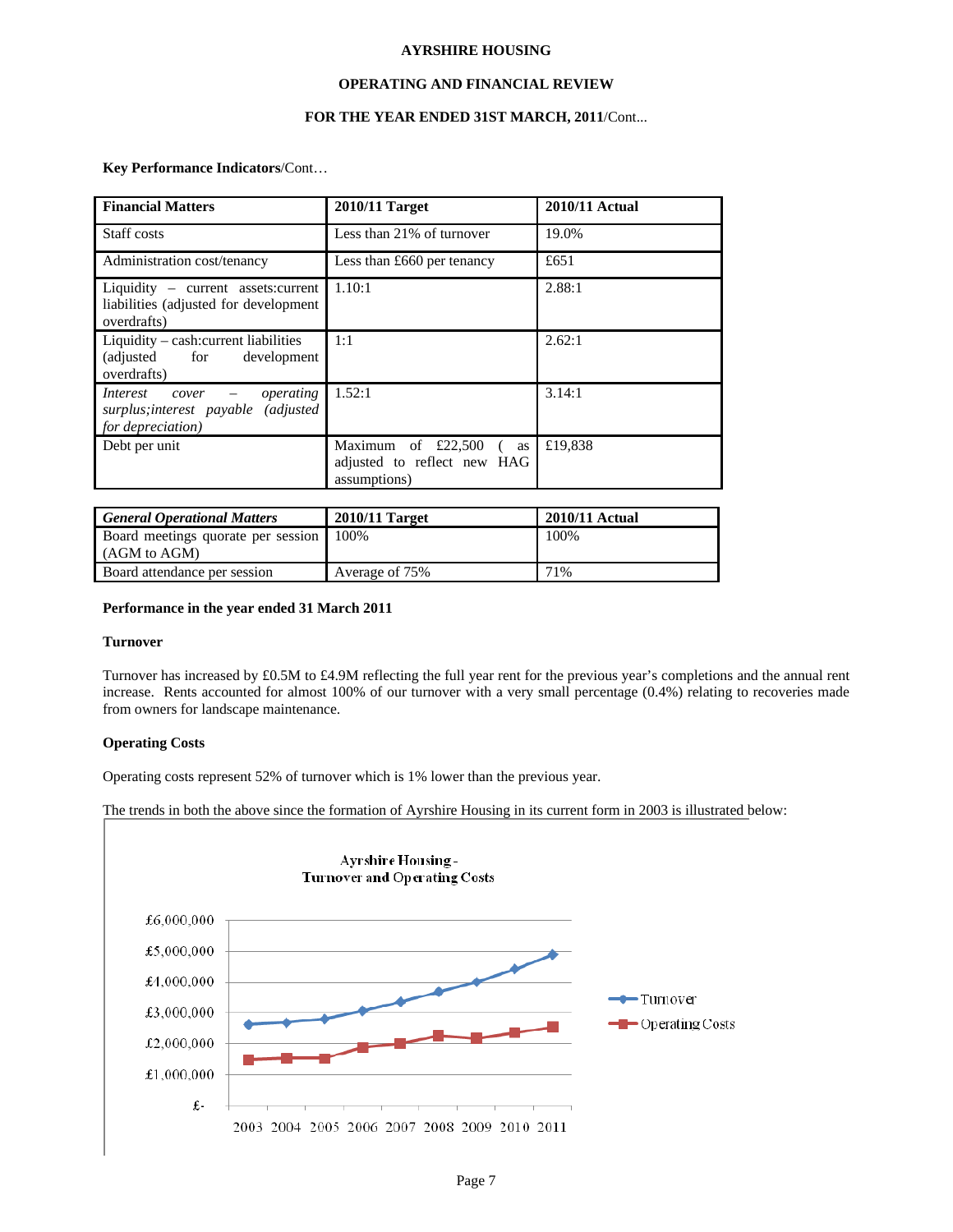### **OPERATING AND FINANCIAL REVIEW**

### **FOR THE YEAR ENDED 31ST MARCH, 2011**/Cont...

The growth in turnover can be further illustrated against operating surplus, interest payable and total costs including loan repayments for the nine years since the formation of Ayrshire Housing.





#### **Interest**

Sterling base rates remained low in the year to 31 March 2011 and this had a positive effect on the variable rate loans within our portfolio. For our development programme we minimised our borrowing requirements as far as possible by utilising surplus cash holdings prior to drawing on agreed facilities.

#### **Surplus for the Year**

Surplus on ordinary activities for the year was £1.7M compared to £1.4M for 2009/10. This exceeded budgeted projections due largely to the reduction in interest payable on our variable rate based borrowings.

#### **Reserves**

Financial reserves, consisting of revenue reserves set aside to manage the general risks faced by the association and designated reserves set aside to contribute to the funding of future major repairs, stood at £9.2M. This represents an increase of 26% over the same reserves at 31 March 2010.

#### **Cash flow**

Positive cash flows of £2.9M were generated from our operating activities. Interest payable was £730k offset slightly by interest receivable of £9k. We used cash holdings to minimise interest costs for some project expenditure prior to drawing on their agreed facilities. We spent just over £5.5M on our capital programme which was funded by grants and private finance. We also repaid capital of £0.9M of our housing loans as per the individual loan agreements.

#### **Capital Structure and Treasury Policy**

Borrowings at the year end were £27M million. This debt is borrowed wholly from banks and building societies in the UK.

The Board recognises that the association's level of debt makes it important to consider its treasury policy. The treasury function operates within a framework of clearly defined Board approved policies, procedures and delegated authorities. The association borrows on a conventional basis with loans typically repayable over 30 years. These loans are secured over the properties being financed.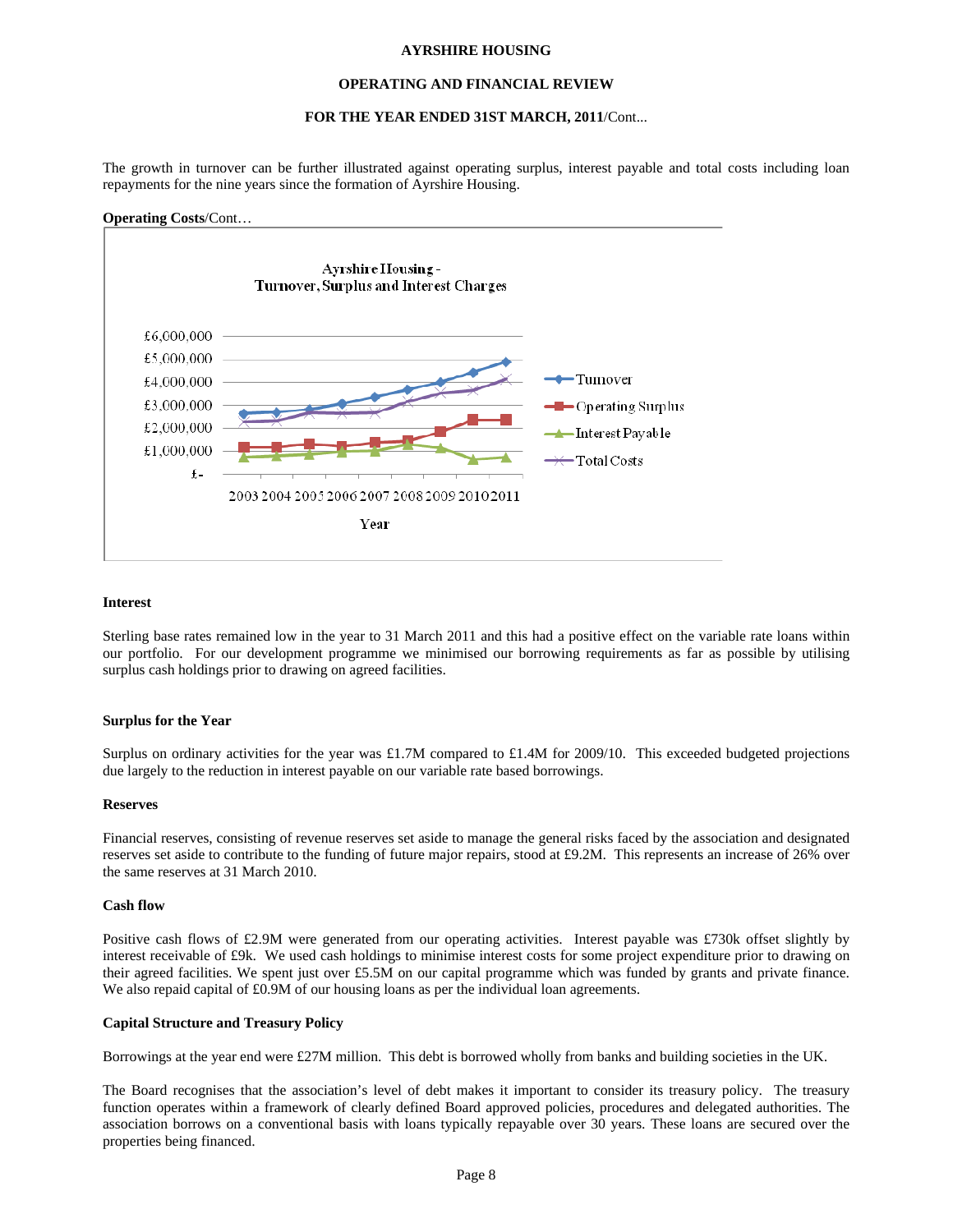### **OPERATING AND FINANCIAL REVIEW**

### **FOR THE YEAR ENDED 31ST MARCH, 2011**/Cont...

Maturity profile: the following table provides an analysis of when the debt falls due for repayment.

| Between one and two years    | f.2M          |
|------------------------------|---------------|
| Between three and five years | £2M           |
| In five years or more        | £ 23M         |
| <b>Total</b>                 | $\pounds 27M$ |

A graphical representation of our Loan to Value can be found in the graph below:



### **Future Prospects:**

The association's financial position is sound and a trend of improvement in its financial and operational performance has been maintained over many years. We comply with all of our lenders covenants which, based on our financial projections, will continue into the future.

We will continue to manage our finances in a prudent manner and will also deliver value for money to our tenants and private owners.

We will achieve this by:

- Setting rents at levels which are affordable to our tenants;
- Providing a high quality service and
- Tight cost control.

We have a well motivated and competent workforce of 23 employees with a relatively low turnover. We are full members of the Federation of Employers in Voluntary Housing which provides us with support in managing and developing our staff to foster a culture of continuous improvement.

The association is following a number of strategies which we expect will contribute and inform the above actions.

The association continues to invest in housing through its development and refurbishment programme. However, new build opportunities may now be lost through the reduced amount of grant assistance currently available from government. We will look towards innovative approaches in generating finance to allow much needed new houses to be delivered where possible.

Our major repair programme remains a key element of our strategy to provide good quality homes for all of our tenants. Our financial projections demonstrate that we will be able to meet our obligations under the Scottish Housing Quality Standards.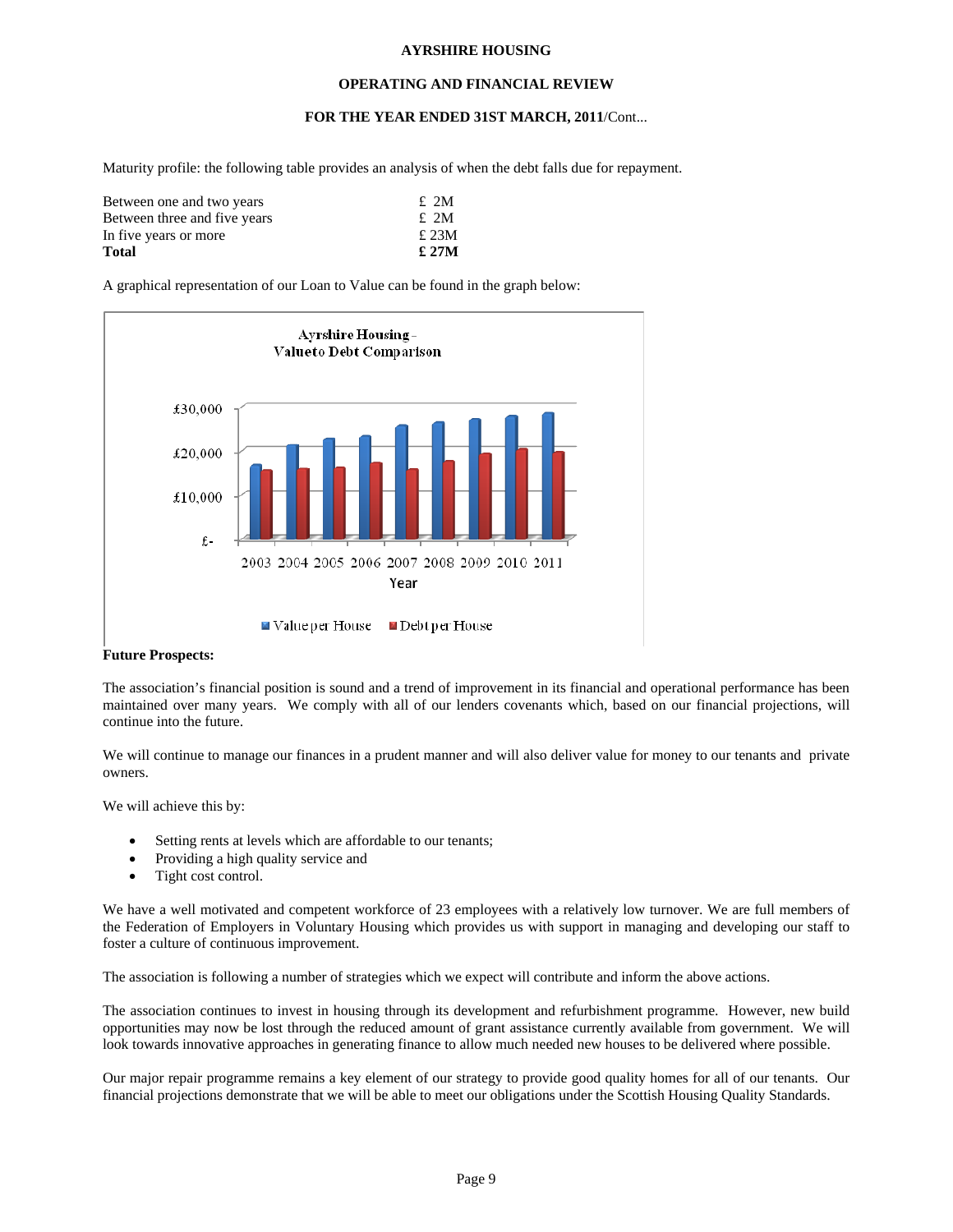### **OPERATING AND FINANCIAL REVIEW**

### **FOR THE YEAR ENDED 31ST MARCH, 2011**/Cont...

We are aware of the possible impact that a continued economic recession may have on our tenants. Our housing officers work closely with all our tenants identifying issues as early as possible to ensure that the tenant is aware of the different types of assistance available to them. In this way it is hoped to minimise rent arrears and bad debt write off and other costs associated with rent arrears.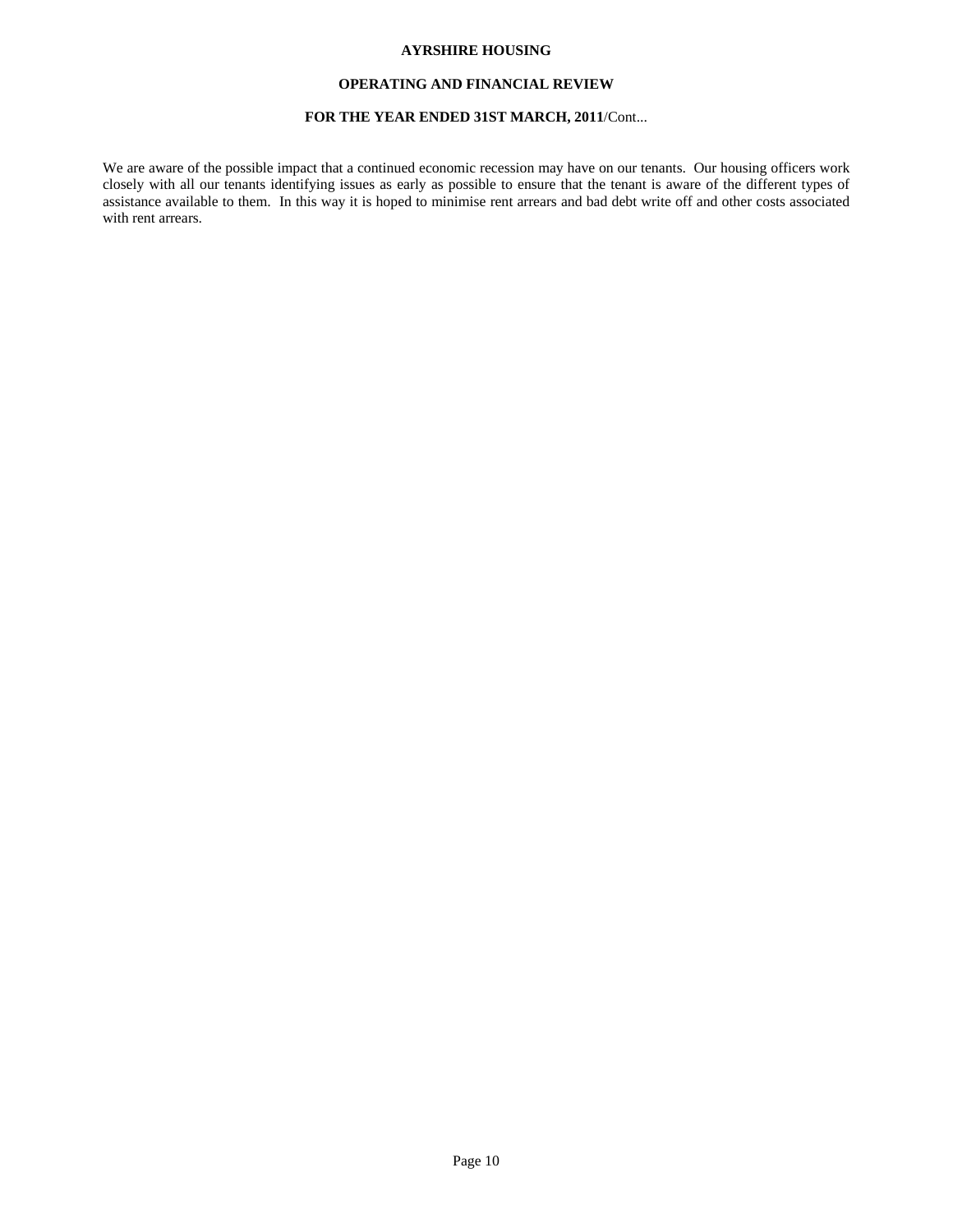### **ADVISORS AND REGISTERED OFFICE**

### **FOR THE YEAR ENDED 31ST MARCH, 2011**

### **Auditors**

Armstrongs, Chartered Accountants 142 West Nile Street Glasgow, G1 2RQ

### **Bankers**

The Royal Bank of Scotland plc Corporate Banking 139 St Vincent Street Glasgow, G2 5JF

### **Legal advisors**

HBJGateleyWareing 19 Canning Street Edinburgh, EH3 8EU

Drummond Miller 65 Bath Street Glasgow, G2 2DD

### **Registered Office**

119 Main Street Ayr, KA8 8BX

### **Registration Particulars**

Communities Scotland Registration Number : 304

Scottish Charity Number : SC027906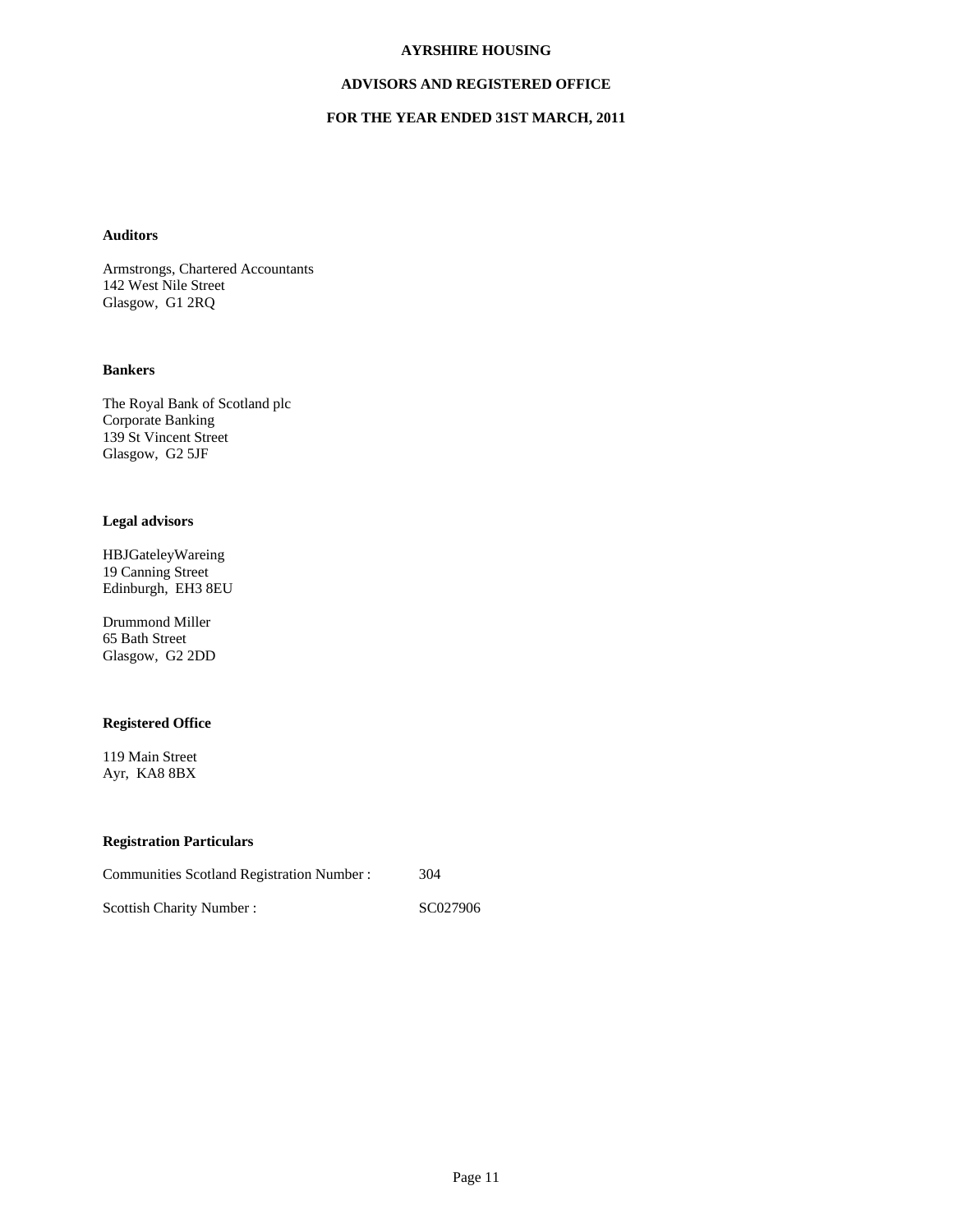### **REPORT OF THE TRUSTEES**

### **FOR THE YEAR ENDED 31ST MARCH, 2011**

The Trustees present their report and the audited financial statements for the year ended 31<sup>st</sup> March, 2011.

### **Principal Activities**

Ayrshire Housing is a company limited by guarantee and is governed by its Memorandum and Articles of Association. Accordingly the Company has no share capital. It is a registered charity and is registered with the Housing Regulator as a Registered Social Landlord. The Company's principle activities are the provision, construction, improvement and management of rented and shared ownership accommodation.

### **Review of the Year**

The financial results for the year are set out in the income and expenditure account. The surplus for the year is £1,665,271 (2010 - £1,431,967) and this will be transferred to our reserves as part of our overall risk management strategy. In addition, a transfer of £Nil (2010 - £225,000) was made to a Designated Major Repair Reserve. During the year our involvement with the national Mortgage to Rent Scheme added 7 new properties to our stock. We also had 65 units under construction at the end of the financial year which will be brought into management in the year following.

### **Changes in Fixed Assets**

Details of changes in fixed assets are set out in Notes 12-13.

### **The Trustees and Executive Officer**

The Trustees and Executive Officer of the Company are as follows:-

Executive Officer

. J. Whiston

**Trustees** 

| . P. Torrance      | (Chairperson)      | . J. Mitchell |                         |
|--------------------|--------------------|---------------|-------------------------|
| . P. Boyd          | (Vice Chairperson) | . R. Smith    |                         |
| . G. McDines       |                    | . R. Leith    |                         |
| . Cllr J. McDowall |                    | . G. McIntosh | (Appointed 15.09.10)    |
| . Cllr W. Grant    |                    | . K. MacIsaac | (Appointed $15.09.10$ ) |
| . Cllr M. Low      |                    | . J. Scott    | (Resigned 30.06.10)     |
| . A. Cassidy       |                    | . L. Allison  | (Resigned 15.09.10)     |
| . M. Imrie         |                    |               |                         |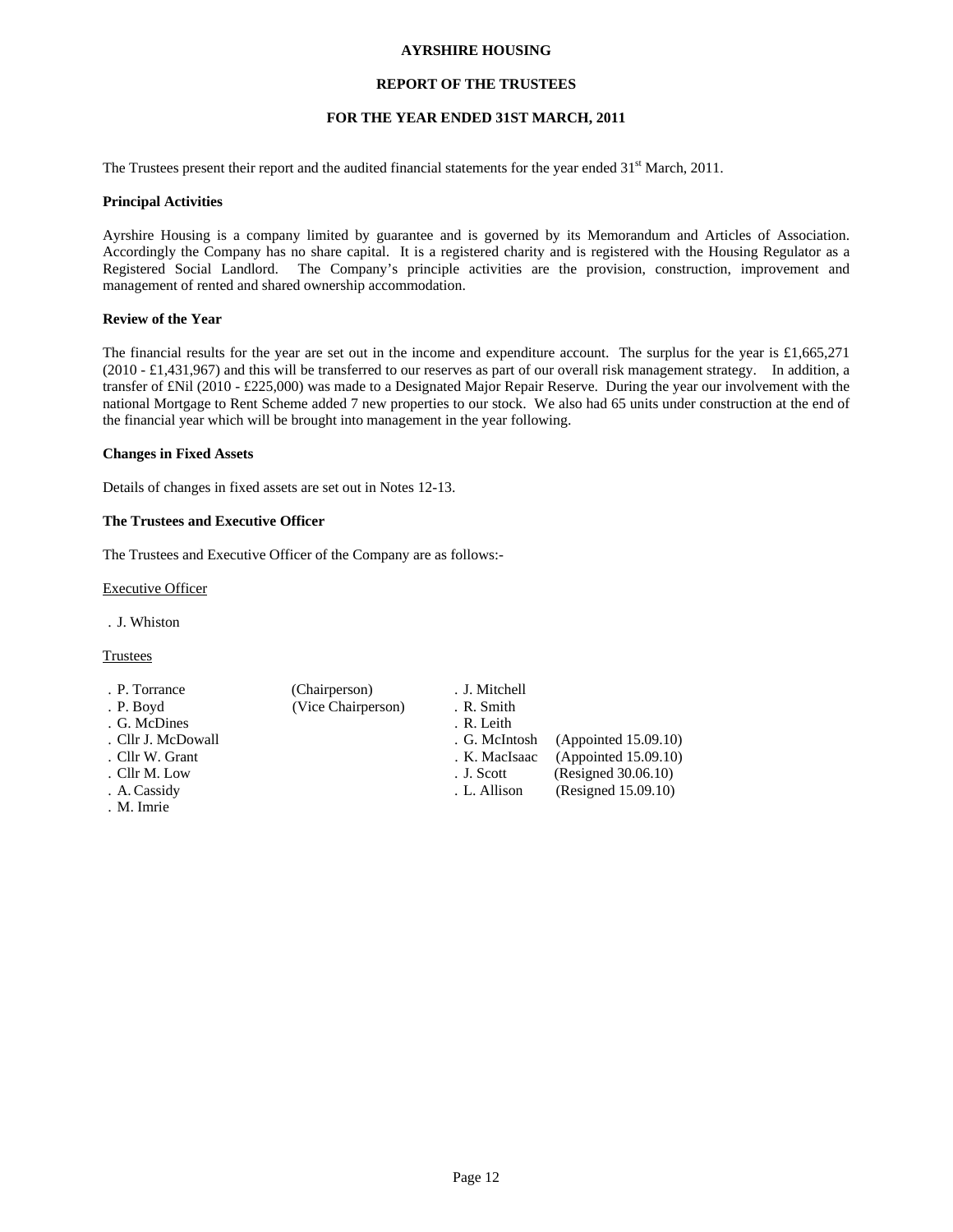### **REPORT OF THE TRUSTEES**

### **FOR THE YEAR ENDED 31ST MARCH, 2011**/Cont...

#### **Insurance**

The Company has purchased insurance against liabilities in relation to the Company arising from the actions of Trustees and other officers of the Company.

#### **Statement of Trustees' Responsibilities**

Housing Association legislation requires the Trustees to prepare financial statements for each financial year which gave a true and fair view of the state of affairs of the Company and of the income and expenditure of the Company for the year ended on that date. In preparing these financial statements, the Trustees are required to:-

- . select suitable accounting policies and then apply them consistently;
- . make judgements and estimates that are reasonable and prudent;
- . state whether applicable accounting standards have been followed subject to any material departures disclosed and explained in the financial statements;
- . prepare the financial statements on a going concern basis unless it is inappropriate to presume that the Company will continue in business;
- . prepare a statement on internal financial control.

Key procedures that have been established, and are designed to provide effective internal financial control, are:-

**Control environment** – the Company has an organisational structure with clearly defined lines of responsibility, job descriptions and delegation of authority. These are set out in accordance with the Company's Standing Orders and Policy and Procedure Manuals. The Company has complied with the Scottish Housing Regulator Code of Audit Practice (SHGN 97/06).

**Information systems** – the Company has a comprehensive system of financial reporting. The annual budget and thirty year projections are approved by the Trustees. Quarterly actual results are reported against budget and any significant adverse variances are examined by management and remedial action taken. There are quarterly and thirty year cashflow projections and revised budget forecasts are considered as at  $30<sup>th</sup>$  September each year.

**Control procedures** – policies and procedures are maintained for all areas of operations. In particular, there are clearly defined policies for development projects and capital expenditure. Large or unusual capital expenditure projects require Trustees' approval.

The Trustees are responsible for keeping proper accounting records which disclose, with reasonable accuracy at any time, the financial position of the Company and to enable it to ensure that the financial statements comply with the requirements of the Industrial and Provident Societies Acts 1965-2002, the Housing (Scotland) Act 2001 and the Registered Social Landlords (Accounting Requirements) (Scotland) Order 2007. It is also responsible for safeguarding the assets of the Trust and for taking reasonable steps for the prevention and detection of fraud and other irregularities.

#### **Corporate Governance**

The Company has complied throughout the accounting period with the Code of Best Practice published by the Cadbury Trustees in 1992 on the Financial Aspects of Corporate Governance.

In accordance with the requirements of the Scottish Housing Regulator, the auditors have confirmed that they consider this statement appropriately reflects the Company's compliance with those paragraphs of the Code of Best Practice required to be revised by them. The auditors have also confirmed that, in their opinion, with regard to the Trustees' Statement on Internal Financial Control on page fifteen the Trustees have provided the disclosures required by Paragraph 4.5 of the Code of Best Practice as supplemented by the related guidance for Trustees and such a statement is not inconsistent with the information of which they are aware from their audit work on the financial statements.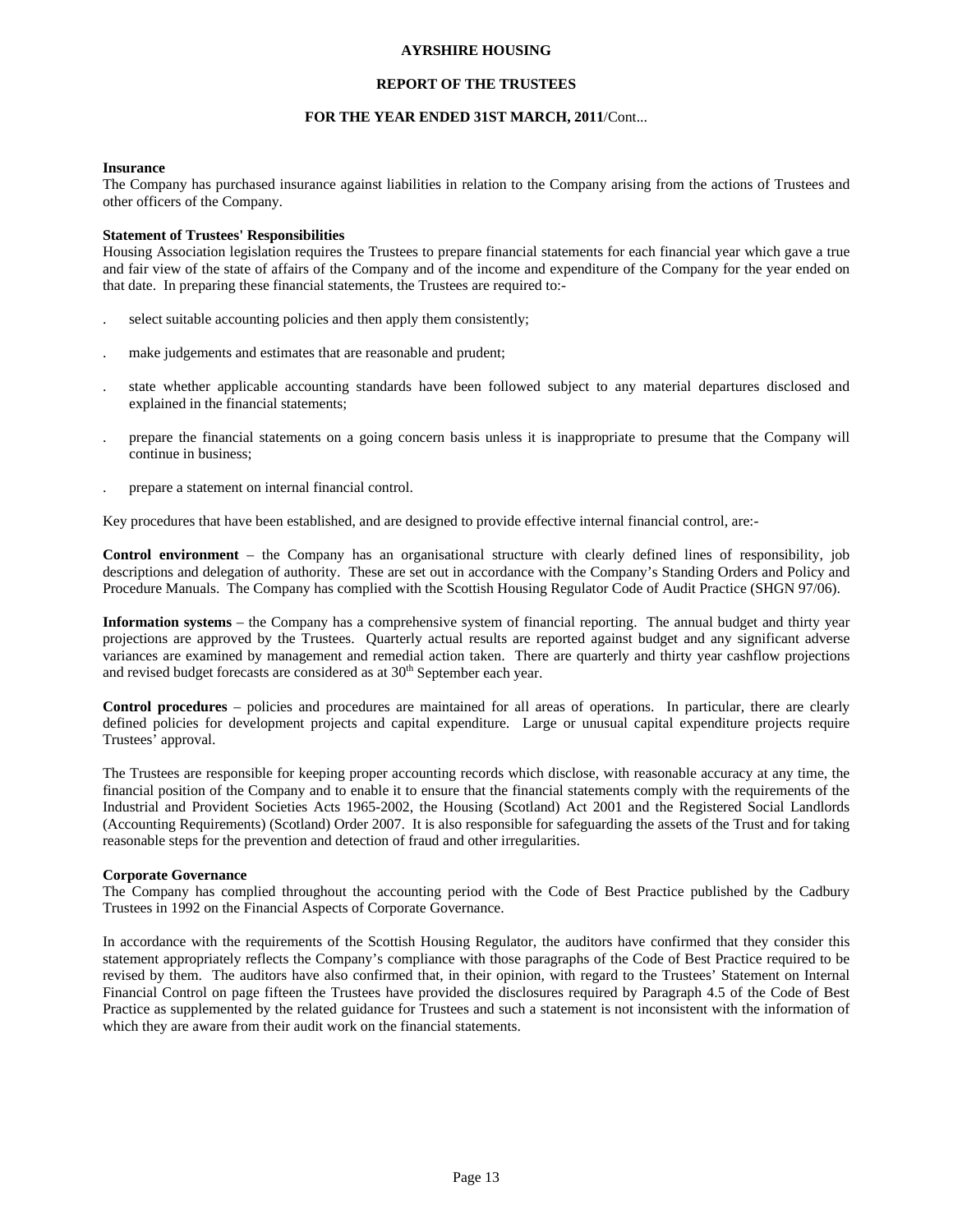### **REPORT OF THE TRUSTEES**

### **FOR THE YEAR ENDED 31ST MARCH, 2011**/Cont...

#### **Statement as to Disclosure of Information to Auditors**

So far as the Trustees are aware, there is no relevant audit information (as defined by Section 418 of the Companies Act 2006) of which the Company's auditors are unaware, and each Trustee has taken all the steps that he or she ought to have taken as a Trustee in order to make himself or herself aware of any relevant audit information and to establish that the Company's auditors are aware of that information.

## **Auditors**

A resolution to appoint the auditors, Armstrongs, will be proposed at the Annual General Meeting.

By order of the Board

### **Secretary**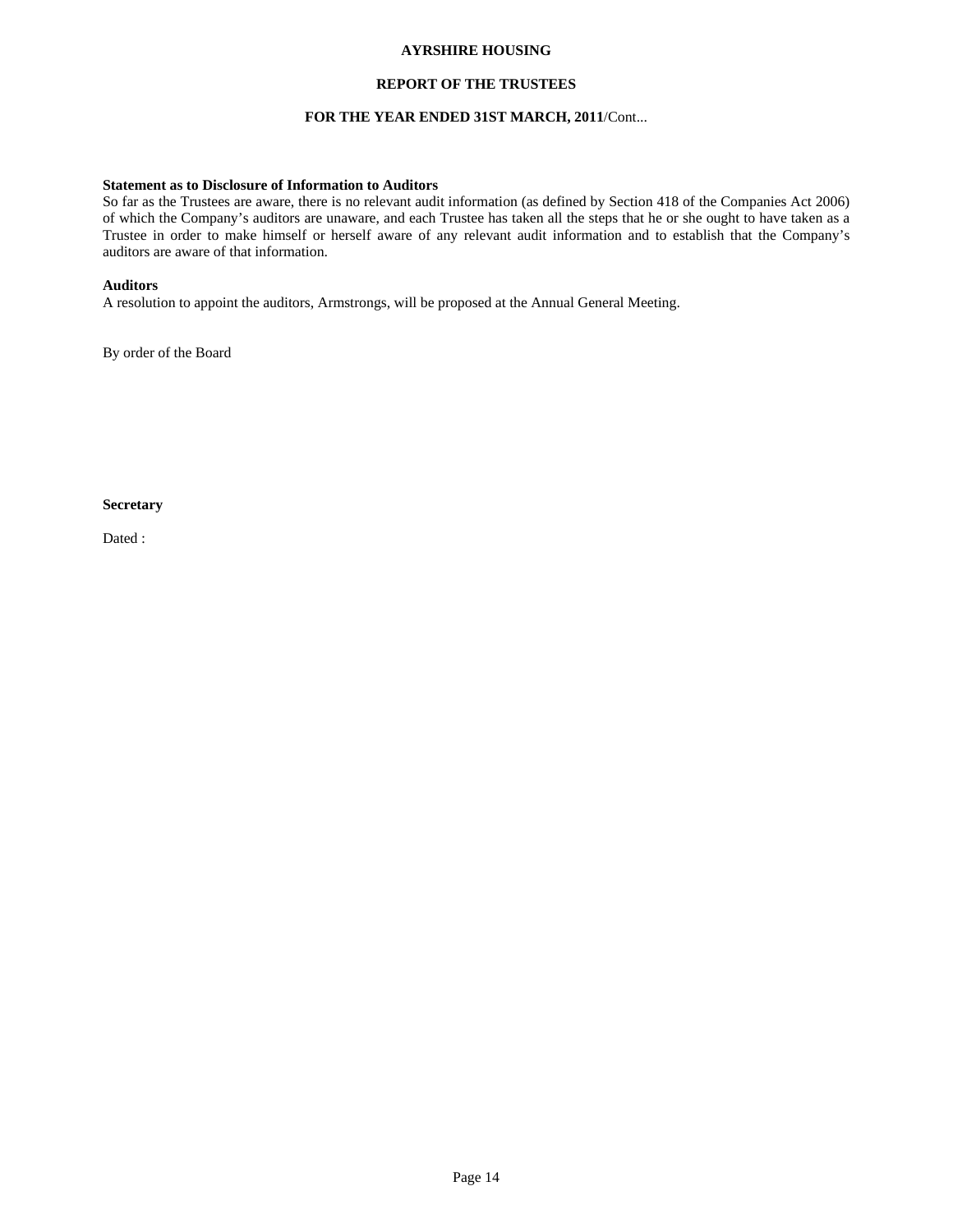### **TRUSTEES STATEMENT ON THE COMPANY'S**

### **SYSTEM OF INTERNAL FINANCIAL CONTROL**

### **FOR THE YEAR ENDED 31ST MARCH, 2011**

The Trustees acknowledge their ultimate responsibility for ensuring that the Company has in place a system of controls that is appropriate to the various business environments in which it operates. These controls are designed to give reasonable assurance with respect to:

- . The reliability of financial information used within the Company or for publication;
- . The maintenance of proper accounting records;
- . The safeguarding of assets (against unauthorised use or disposition).

It is the Trustees' responsibility to establish and maintain systems of internal financial control. Such systems can only provide reasonable and not absolute assurance against material financial misstatement or loss. Key elements include ensuring that:

- . Formal policies and procedures are in place, including the documentation of key systems and rules relating to the delegation of authorities, which allow the monitoring of controls and restrict the unauthorised use of the Company's assets;
- . Experienced and suitably qualified staff take responsibility for important business functions. Annual appraisal procedures have been established to maintain standards of performance;
- . Forecasts and budgets are prepared regularly which allow the Trustees and staff to monitor the key business risks and financial objectives, and progress towards financial plans set for the year and the medium term;
- . Regular management accounts are prepared promptly, providing relevant, reliable and up-to-date financial and other information and significant variances from budgets are investigated as appropriate;
- . All significant new initiatives, major commitments and investment projects are subject to formal authorisation procedures, through relevant sub-committees comprising Trustee members and others;
- . The Trustees review reports from management, from directors, staff and from the external and internal auditors to provide reasonable assurance that control procedures are in place and are being followed. This includes a general review of the major risks facing the Company;
- . Formal procedures have been established for instituting appropriate action to correct weaknesses identified from the above reports.

The Trustees have reviewed the effectiveness of the system of internal financial control in existence in the Company for the year ended 31<sup>st</sup>March 2011 and until the below date. No weaknesses were found in internal financial controls, which resulted in material losses, contingencies, or uncertainties, which require disclosure in the financial statements or in the Auditor's Report on the financial statements.

By order of the Board

### **Secretary**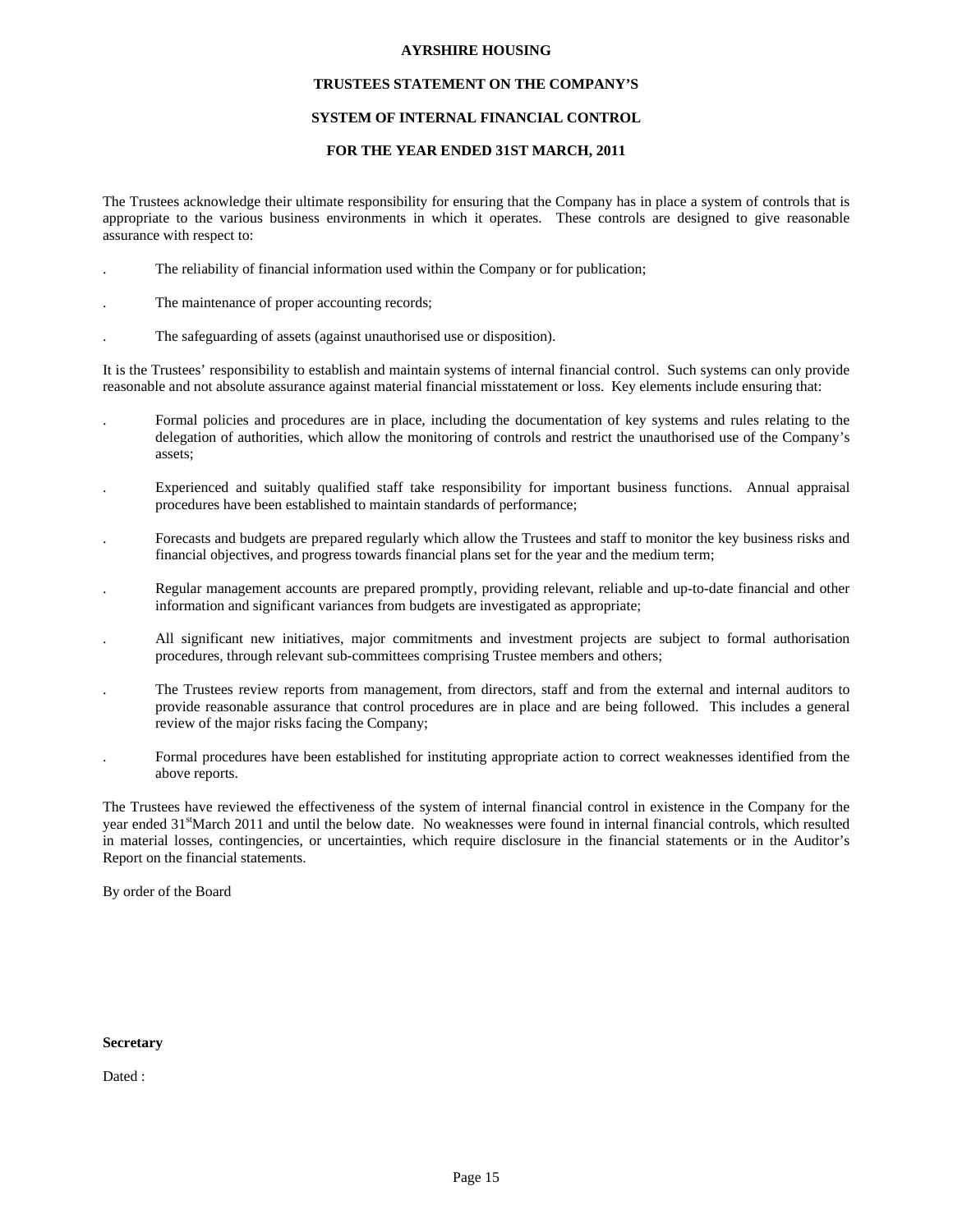### **REPORT OF THE AUDITORS ON THE TRUSTEES**

## **STATEMENT ON THE COMPANY'S SYSTEM OF INTERNAL FINANCIAL CONTROL**

### **FOR THE YEAR ENDED 31ST MARCH, 2011**

#### **Corporate Governance**

In addition to our audit of the financial statements, we have reviewed the Trustees' statement concerning the Company's compliance with the information required by the section on internal financial control within SFHA's publication "Raising Standards in Housing".

### **Basis of Opinion**

We carried out our review having regard to the Bulletin "Disclosures Relating to Corporate Governance" issued by the Auditing Practices Board. The Bulletin does not require us to review the effectiveness of the Company's procedures for ensuring compliance with the Guidance Notes, nor to investigate the appropriateness of the reasons given for non-compliance.

### **Opinion**

In our opinion the statement on internal financial control on page fifteen has provided the disclosures required by the section on internal financial control within SFHA's publication "Raising Standards in Housing" and is consistent with the information which came to our attention as a result of our audit work on the financial statements.

Through enquiry of certain Trustee members, directors and officers of the Company, and examination of relevant documents, we have satisfied ourselves that the Trustees' Statement on Internal Financial Control appropriately reflects the Company's compliance with the information required by the section on internal financial control within SFHA's publication "Raising Standards in Housing".

Adam Armstrong, LLB, CA, (Senior Statutory Auditor), for and on behalf of Armstrongs, Statutory Auditor, Chartered Accountants, Victoria Chambers, 142, West Nile Street, Glasgow, G1 2RQ.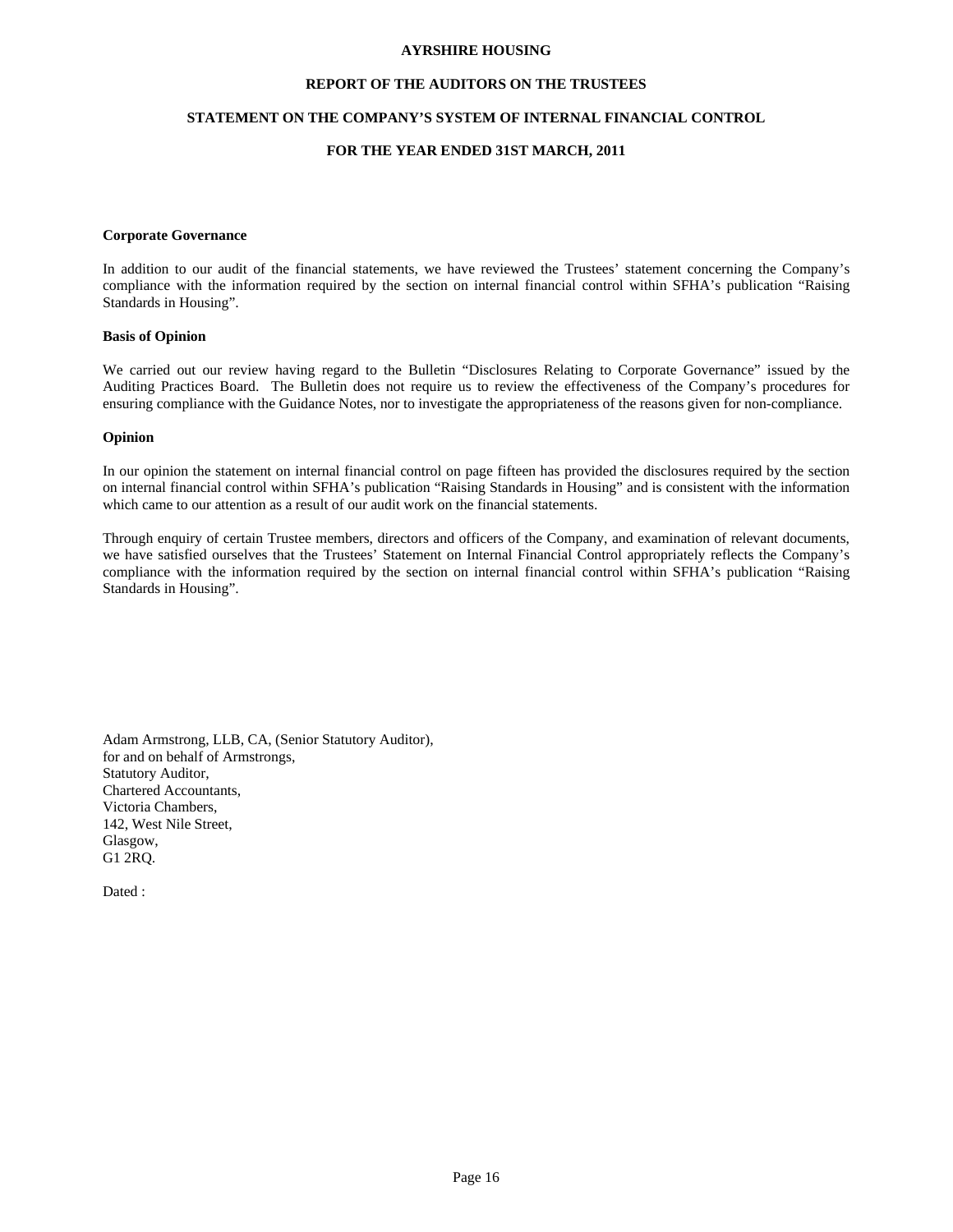### **REPORT OF THE INDEPENDENT AUDITORS TO**

### **THE MEMBERS OF AYRSHIRE HOUSING**

We have audited the financial statements for the year ended  $31<sup>st</sup>$  March 2011 which comprise the Income and Expenditure Account, the Balance Sheet, the Cash Flow Statement and the related notes. The financial reporting framework that has been applied in their preparation is applicable law and the Registered Social Landlords (Accounting Requirements) (Scotland) Order 2007.

This report is made solely to the Company's members, as a body, in accordance with Industrial and Provident Societies Acts 1965 to 2002. Our audit work has been undertaken so that we might state to the Company's members those matters we are required to state to them in an auditor's report and for no other purpose. To the fullest extent permitted by law, we do not accept or assume responsibility to anyone other than the Company and the Company's members as a body, for our audit work, for this report, or for the opinions we have formed.

### **Respective responsibilities of Trustees and Auditors**

As explained more fully in the Statement of Trustee's Responsibilities, the Trustees are responsible for the preparation of financial statements and for being satisfied that they give a true and fair view. Our responsibility is to audit the financial statements in accordance with applicable law and International Standards on Auditing (UK and Ireland). Those standards require us to comply with the Auditing Practices Board's Ethical Standards for Auditors.

### **Scope of the audit of the financial statements**

An audit involves obtaining evidence about the amounts and disclosures in the financial statements sufficient to give reasonable assurance that the financial statements are free from material misstatement, whether caused by fraud or error. This includes an assessment of whether the accounting policies are appropriate to the Association's circumstances and have been consistently applied and adequately disclosed, the reasonableness of significant accounting estimates made by the Trustees, and the overall presentation of the financial statements.

### **Opinion on financial statements**

In our opinion the financial statements:

- give a true and fair view, in accordance with United Kingdom Generally Accepted Accounting Practice, of the state of the Company's affairs as at 31<sup>st</sup> March 2011 and of its surplus for the year then ended; and
- have been properly prepared in accordance with the Industrial and Provident Societies Acts 1965 to 2002, Schedule 1, the Housing (Scotland) Act 2001 and the Registered Social Landlords (Accounting Requirements) (Scotland) Order 2007.

### **Opinion on Committee Report**

In our opinion the information given in the Report of the Trustees for the financial year for which the financial statements are prepared is consistent with the financial statements.

### **Matters on which we are required to report by exception**

We have nothing to report in respect of the following matters where the current legislation requires us to report to you if, in our opinion:

- adequate accounting records have not been kept, or returns adequate for our audit have not been received from branches not visited by us; or
- the financial statements are not in agreement with the accounting records and returns; or
- certain disclosures of Trustee's remuneration specified by law are not made; or
- we have not received all the information and explanations we require for our audit.

Adam Armstrong, LLB, CA, (Senior Statutory Auditor), for and on behalf of Armstrongs, Statutory Auditor, Chartered Accountants, Victoria Chambers, 142, West Nile Street, Glasgow, G1 2RQ.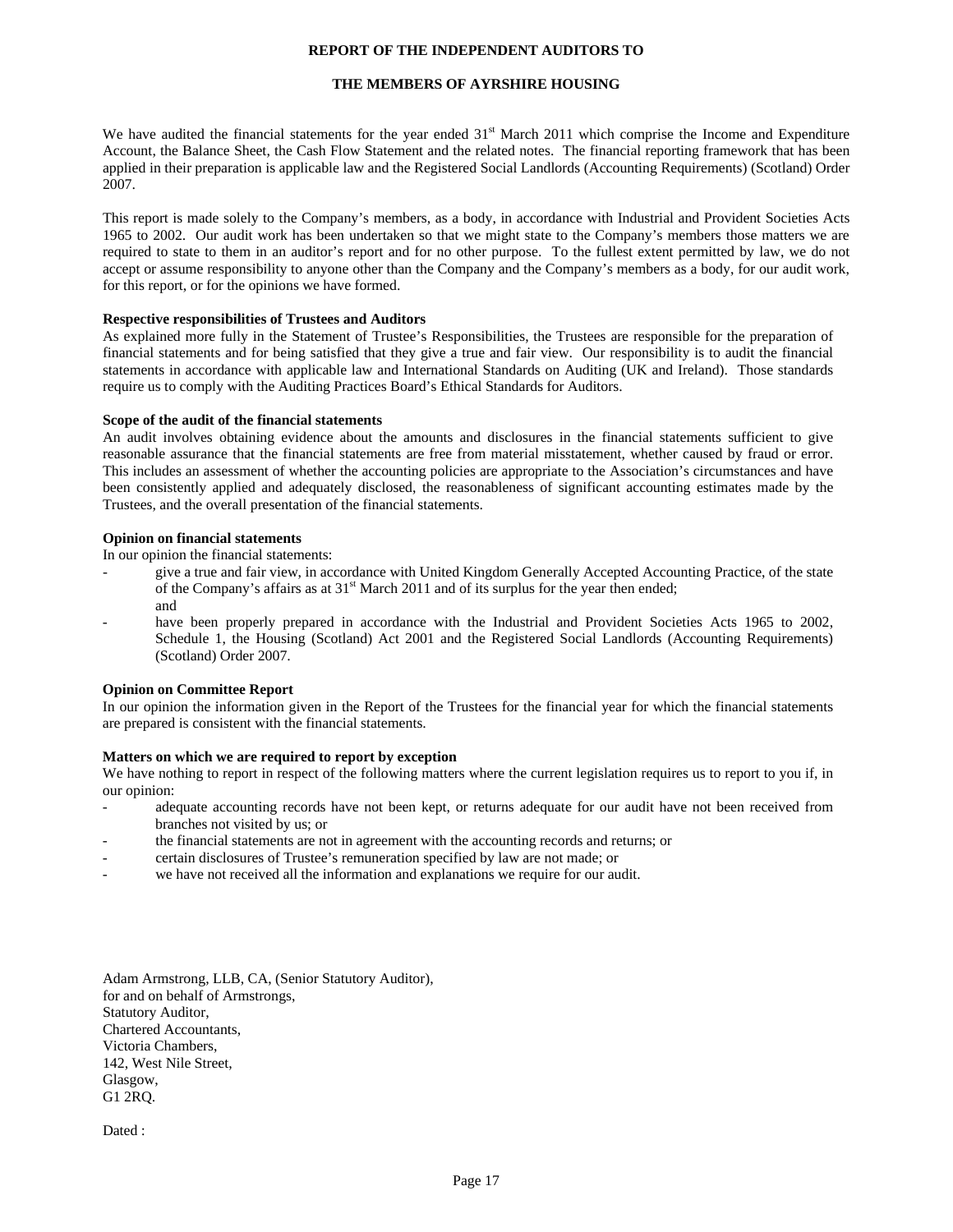## **INCOME AND EXPENDITURE ACCOUNT**

## **FOR THE YEAR ENDED 31ST MARCH, 2011**

|                                                                                                                      | <b>Notes</b> | 2011<br>£                   | 2010<br>£         |
|----------------------------------------------------------------------------------------------------------------------|--------------|-----------------------------|-------------------|
| Turnover                                                                                                             | 2            | 4,897,036                   | 4,425,396         |
| <b>Operating Costs</b>                                                                                               | 2            | 2,537,423)                  | 2,361,711)        |
| <b>Operating Surplus</b>                                                                                             | 2            | 2,359,613                   | 2,063,685         |
| Gain on Disposal of Housing Property<br>Interest Receivable and Other Income<br>Interest Payable and Similar Charges | 5<br>8<br>9  | 26,233<br>9.208<br>729,783) | 6,735<br>638,453) |
| Surplus for the year                                                                                                 |              | 1,665,271                   | 1,431,967         |

The results for the year relate wholly to continuing activities.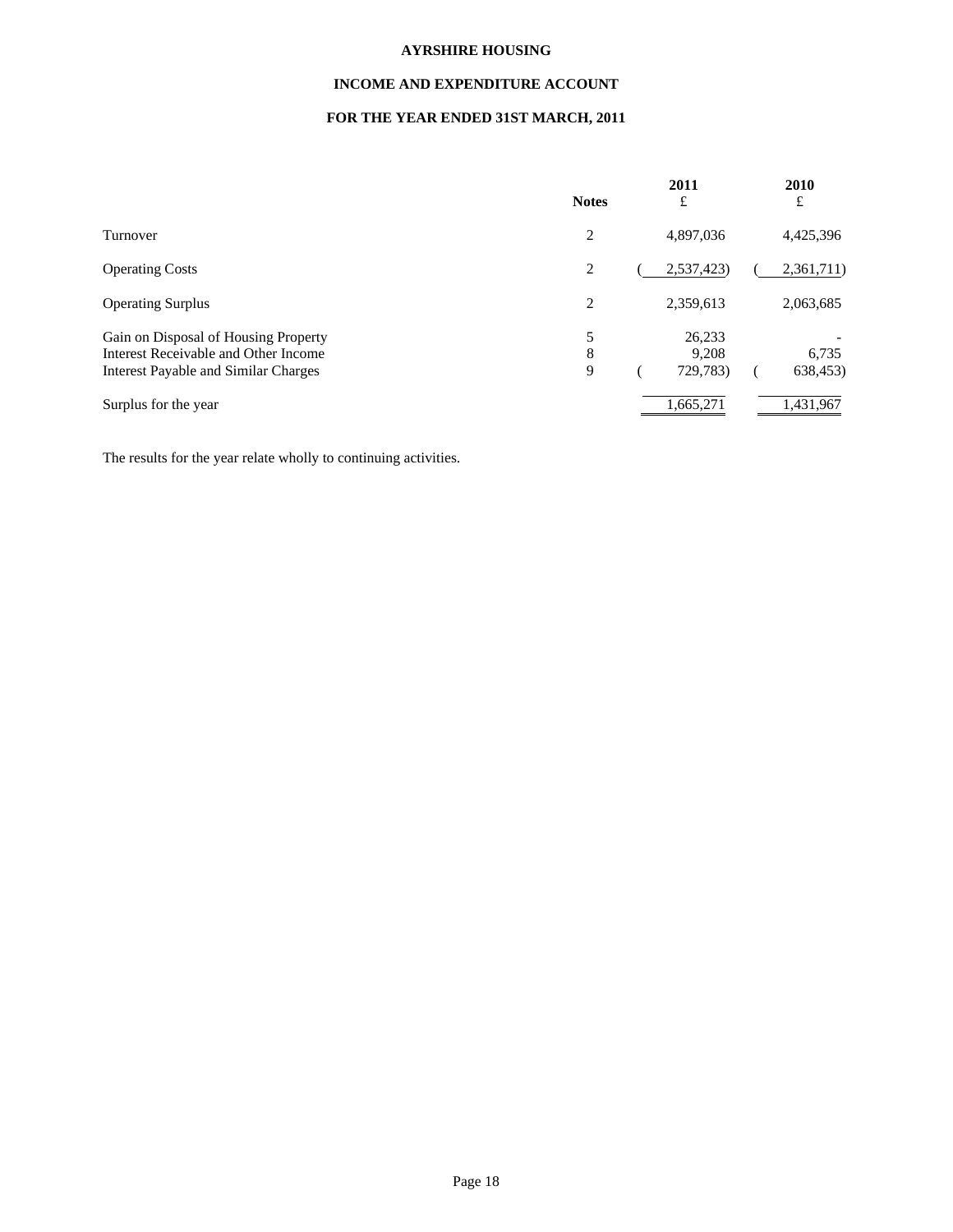## **STATEMENT OF TOTAL RECOGNISED GAINS AND LOSSES**

## **FOR THE YEAR ENDED 31ST MARCH, 2011**

|                                                           | 2011<br>£ | 2010<br>£ |
|-----------------------------------------------------------|-----------|-----------|
| Surplus/(Deficit) for the year                            | 1,665,271 | 1,431,967 |
| Acturial gain/(loss) on pension scheme                    | 216,000   | 328,000)  |
| Unrealised Surplus/(Deficit) on Revaluation of Properties |           | 457,858   |
| Total recognised gains and losses relating to the year    | 1,881,271 | 1,561,825 |

## **AYRSHIRE HOUSING**

## **NOTE OF HISTORICAL SURPLUSES AND DEFICITS**

## **FOR THE YEAR ENDED 31ST MARCH 2011**

|                                                                                                                         | 2011<br>£ | 2010<br>£ |
|-------------------------------------------------------------------------------------------------------------------------|-----------|-----------|
| Reported surplus/(deficit) on ordinary activities before taxation                                                       | 1,881,271 | 1,561,825 |
| Difference between historical cost depreciation and the actual charge for the<br>year calculated on the revalued amount | 47.282    | 47.282    |
| Realisation of property revaluation gains of previous years                                                             | 15.444    |           |
| Historical cost surplus/(deficit) on ordinary activities                                                                | 1.943.997 | 1,609,107 |
| Historical cost surplus/(deficit) on ordinary activities                                                                | 1.943.997 | 1.609.107 |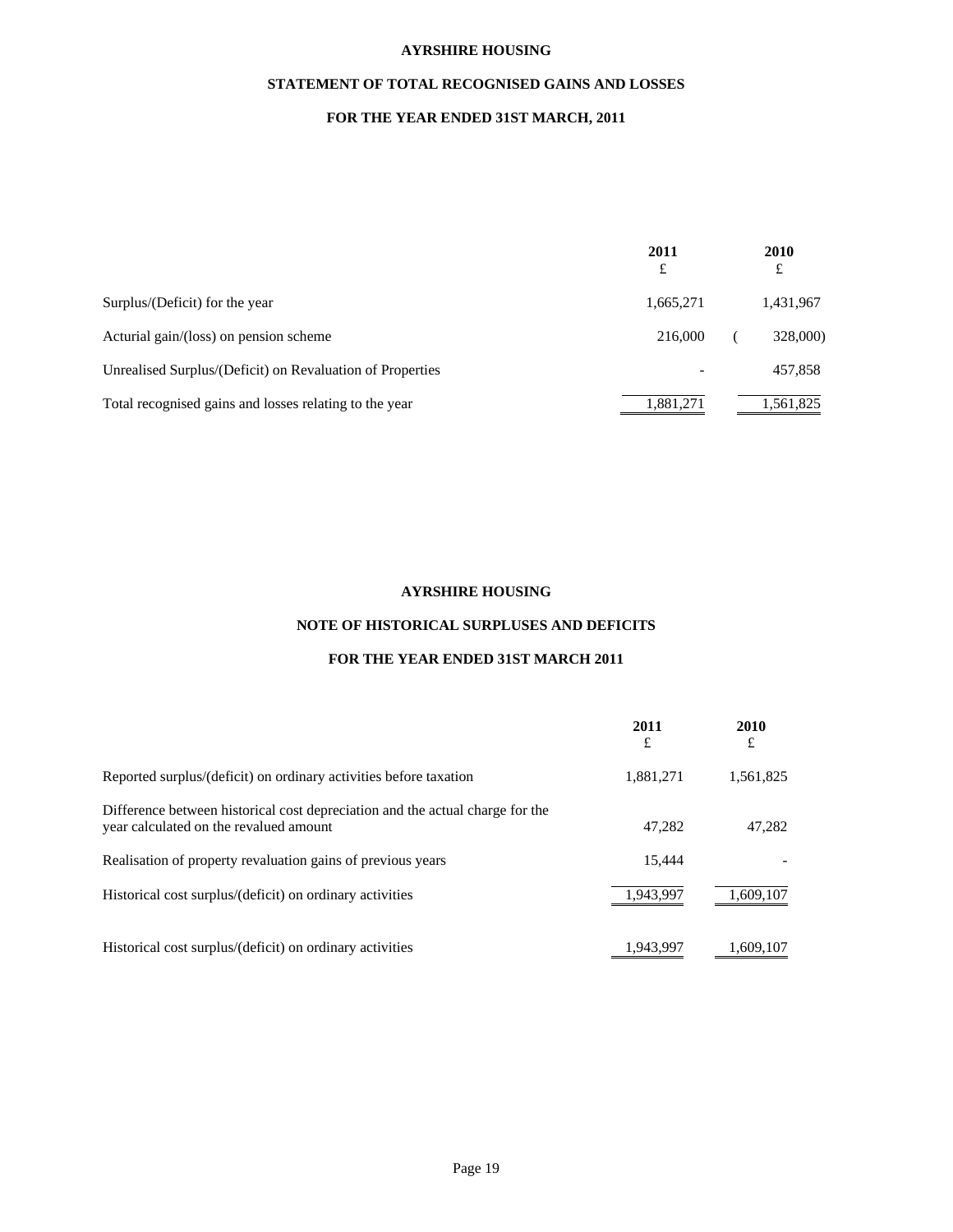### **BALANCE SHEET**

## **AS AT 31ST MARCH, 2011**

|                                                          |              | 2011        | 2010         |
|----------------------------------------------------------|--------------|-------------|--------------|
|                                                          | <b>Notes</b> | £           | £            |
| <b>Tangible Fixed Assets</b>                             |              |             |              |
| Housing Properties (net of depreciation)                 | 12           | 40,845,369  | 39,071,412   |
| Other                                                    | 13           | 271,925     | 276,514      |
|                                                          |              | 41,117,294  | 39,347,926   |
| <b>Current Assets</b>                                    |              |             |              |
| Investments                                              | 14           |             |              |
| Debtors                                                  | 15           | 1,149,588   | 910,654      |
| Cash at Bank and in Hand                                 |              | 2,885,064   | 4,116,193    |
|                                                          |              | 4,034,653   | 5,026,848    |
| Creditors: amounts falling due within one year           | 16           | 2,802,995   | 5,983,421    |
| Net Current Assets/(Liabilities)                         |              | 1,231,658   | 956,573)     |
| <b>Total Assets less Current Liabilities</b>             |              | 42,348,952  | 38, 391, 353 |
| Creditors : amounts falling due after more than one year | 17           | 26,386,601) | 24,094,273)  |
| pension liability                                        | 20           | 135,000)    | 351,000)     |
| <b>Net Assets</b>                                        |              | 15,827,351  | 13,946,080   |
| <b>Capital and Reserves</b>                              |              |             |              |
| Designated Reserve                                       | 18           | 625,000     | 625,000      |
| <b>Revaluation Reserves</b>                              | 19           | 6,518,210   | 6,580,936    |
| <b>Revenue Reserve</b>                                   | 21           | 8,684,141   | 6,740,144    |
|                                                          |              | 15,827,351  | 13,946,080   |

These financial statements were approved by the Trustees on and signed on their behalf by:

................................................ Chairperson

................................................ Trustee

................................................ Secretary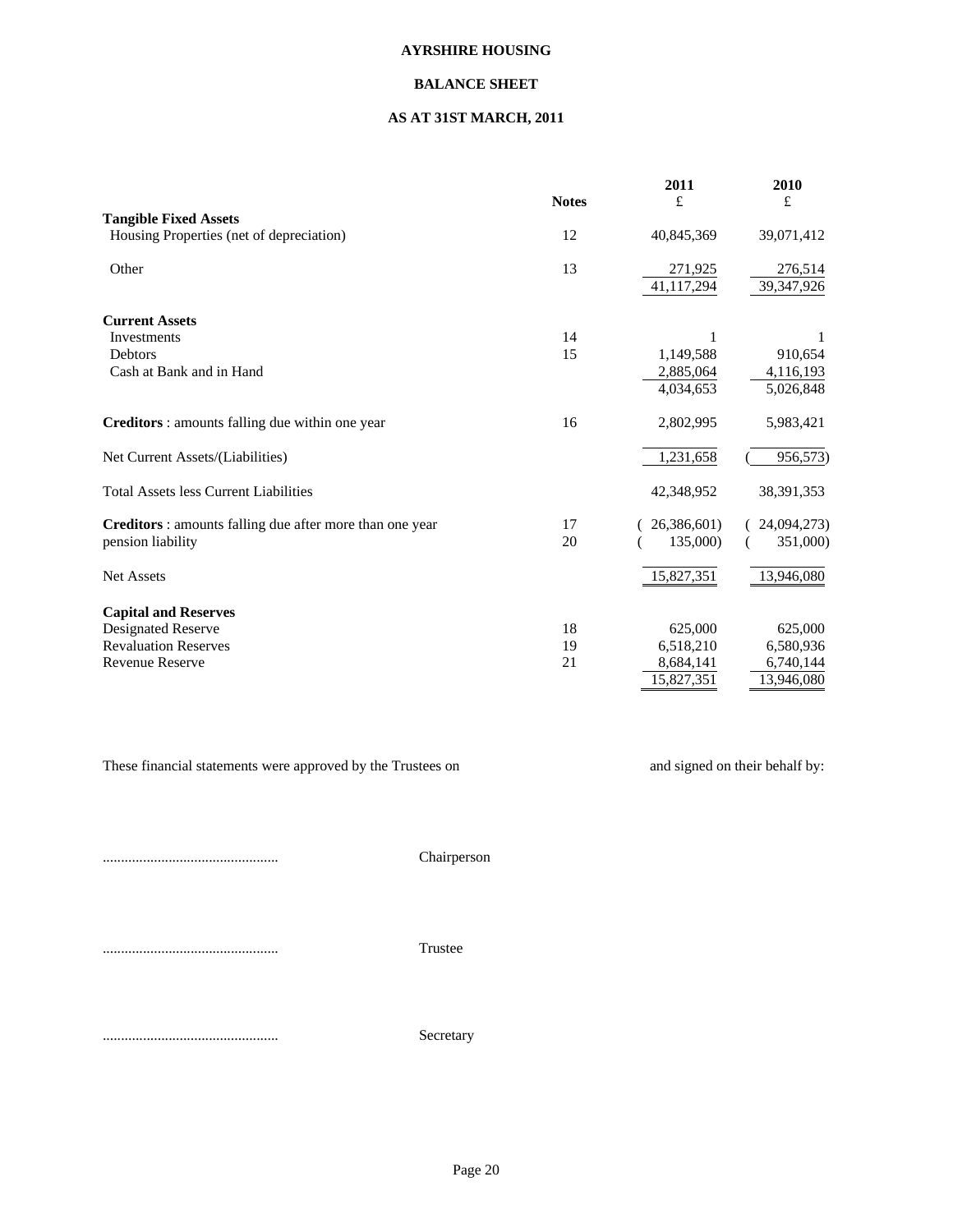## **CASH FLOW STATEMENT**

## **FOR THE YEAR ENDED 31ST MARCH, 2011**

|                                                                | 2011<br>£            | 2010<br>£            |
|----------------------------------------------------------------|----------------------|----------------------|
| Net Cash inflow from operating activities                      | 2,950,676            | 2,483,879            |
| <b>Returns on investments and servicing of Finance</b>         |                      |                      |
| <b>Interest Received</b>                                       | 9,208                | 6,735                |
| <b>Interest Paid</b>                                           | 729,783)<br>720,575) | 638,453)<br>631,718) |
| <b>Capital Expenditure and Financial Investment</b>            |                      |                      |
| Payments to acquire and develop housing properties             | 5,510,572)           | 8,694,229)           |
| Payments to acquire other fixed assets                         | 29,810)              | 19,712)              |
| <b>Grants Received</b>                                         | 2,728,897            | 6,073,054            |
| Proceeds of disposal of housing property                       | 50,800               |                      |
|                                                                | 2,760,685)           | 2,640,887)           |
| Net cash inflow (outflow) before financing                     | 530,584)             | 788,726)             |
| <b>Financing</b>                                               |                      |                      |
| - Received<br>Loans                                            | 3,268,526            | 1,940,055            |
| - Repaid                                                       | 860,401)             | 657,048)             |
|                                                                | 2,408,125            | 1,283,007            |
| Increase/(Decrease) in cash                                    | 1,877,541            | 494,281              |
|                                                                |                      |                      |
| Reconciliation of net cash flow to movement in net debt        |                      |                      |
| Increase/(Decrease) in cash in the year                        | 1,877,541            | 494,281              |
| Cash (inflow)/outflow from (increase)/decrease in loan finance | 2,408,125)           | 1,283,007)           |
| Decrease/(Increase) in net debt resulting from cash flow       | 530,584)             | 788,726)             |
| Net debt at 01.04.10                                           | (24,850,114)         | (24,061,388)         |
| Net debt at 31.03.11                                           | 25,380,698)          | 24,850,114)          |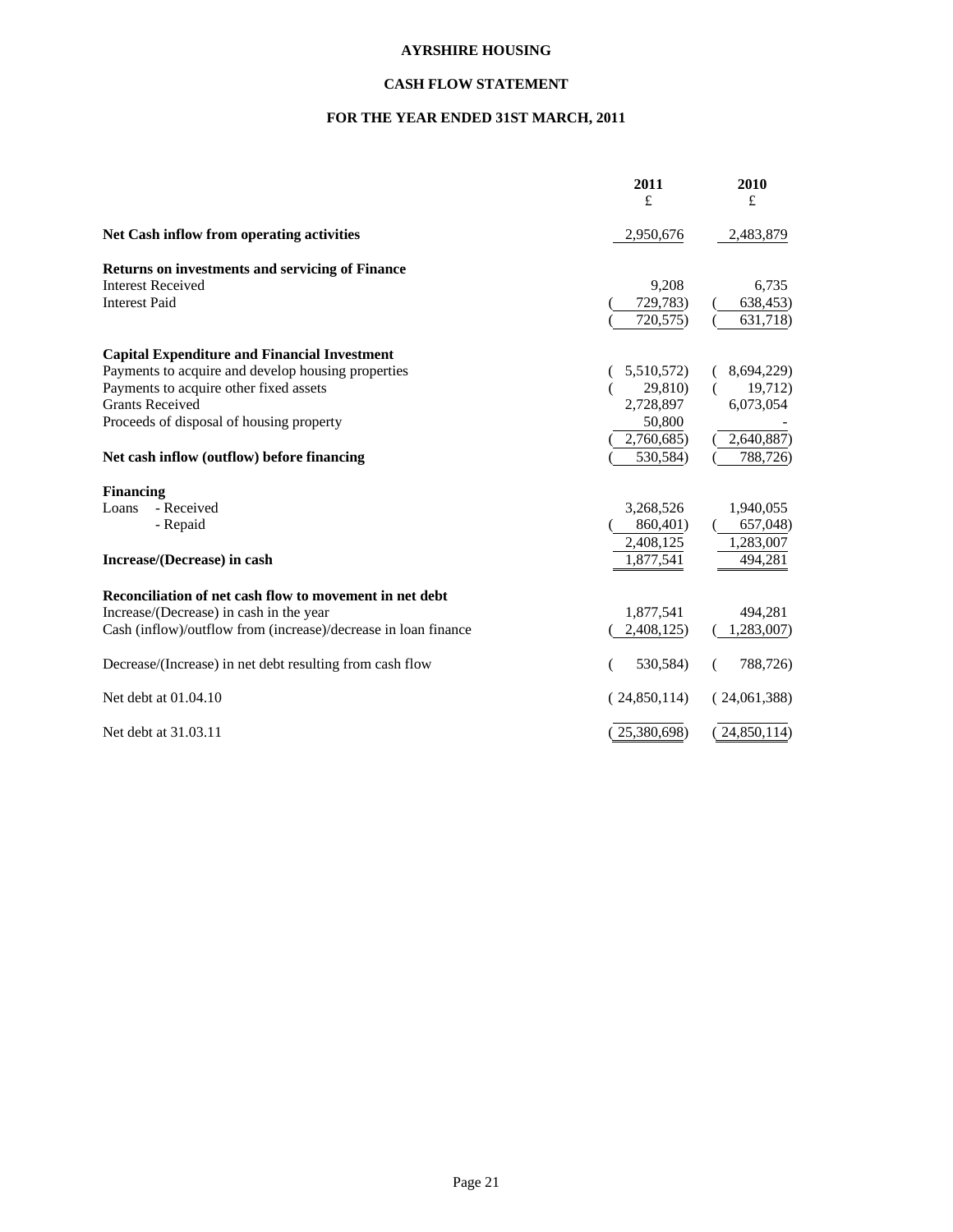## **NOTES TO THE CASH FLOW STATEMENT**

## **FOR THE YEAR ENDED 31ST MARCH, 2011**

|    |                                                                                                                |                                                                   | 2011<br>£                                                          | 2010<br>£                                                         |
|----|----------------------------------------------------------------------------------------------------------------|-------------------------------------------------------------------|--------------------------------------------------------------------|-------------------------------------------------------------------|
| 1. | Reconciliation of surplus for the year to net<br>cashflow from operating activities                            |                                                                   |                                                                    |                                                                   |
|    | <b>Operating Surplus</b><br>Depreciation<br>(Increase)/Decrease in Debtors<br>Increase/(Decrease) in Creditors |                                                                   | 2,359,613<br>504.399<br>122,519)<br>€<br>209,183<br>2,950,676      | 2,063,685<br>503,675<br>22,057)<br>61,424)<br>2,483,879           |
| 2. | Analysis of changes in net debt                                                                                | 2011<br>£                                                         | Cash<br>Flow<br>£                                                  | 2010<br>£                                                         |
|    | Cash in hand and at bank<br>Development Overdraft<br>Debt due within one Year<br>Debt due after one Year       | 2,885,064<br>907,719)<br>971,442)<br>26,386,601)<br>25,380,698)   | 1,231,129)<br>€<br>3,108,670<br>115,797)<br>2,292,328)<br>530,584) | 4,116,193<br>4,016,389)<br>855,645)<br>24,094,273)<br>24,850,114) |
|    |                                                                                                                | 2010<br>£                                                         | Cash<br>Flow<br>£                                                  | 2009<br>£                                                         |
|    | Cash in hand and at bank<br>Development Overdraft<br>Debt due within one Year<br>Debt due after one Year       | 4,116,193<br>4,016,389)<br>855,645)<br>24,094,273)<br>24,850,114) | 1,655,694<br>1,161,413)<br>182,105)<br>1,100,902)<br>788,726)      | 2,460,499<br>2,854,976)<br>673,540)<br>22,993,371)<br>24,061,388) |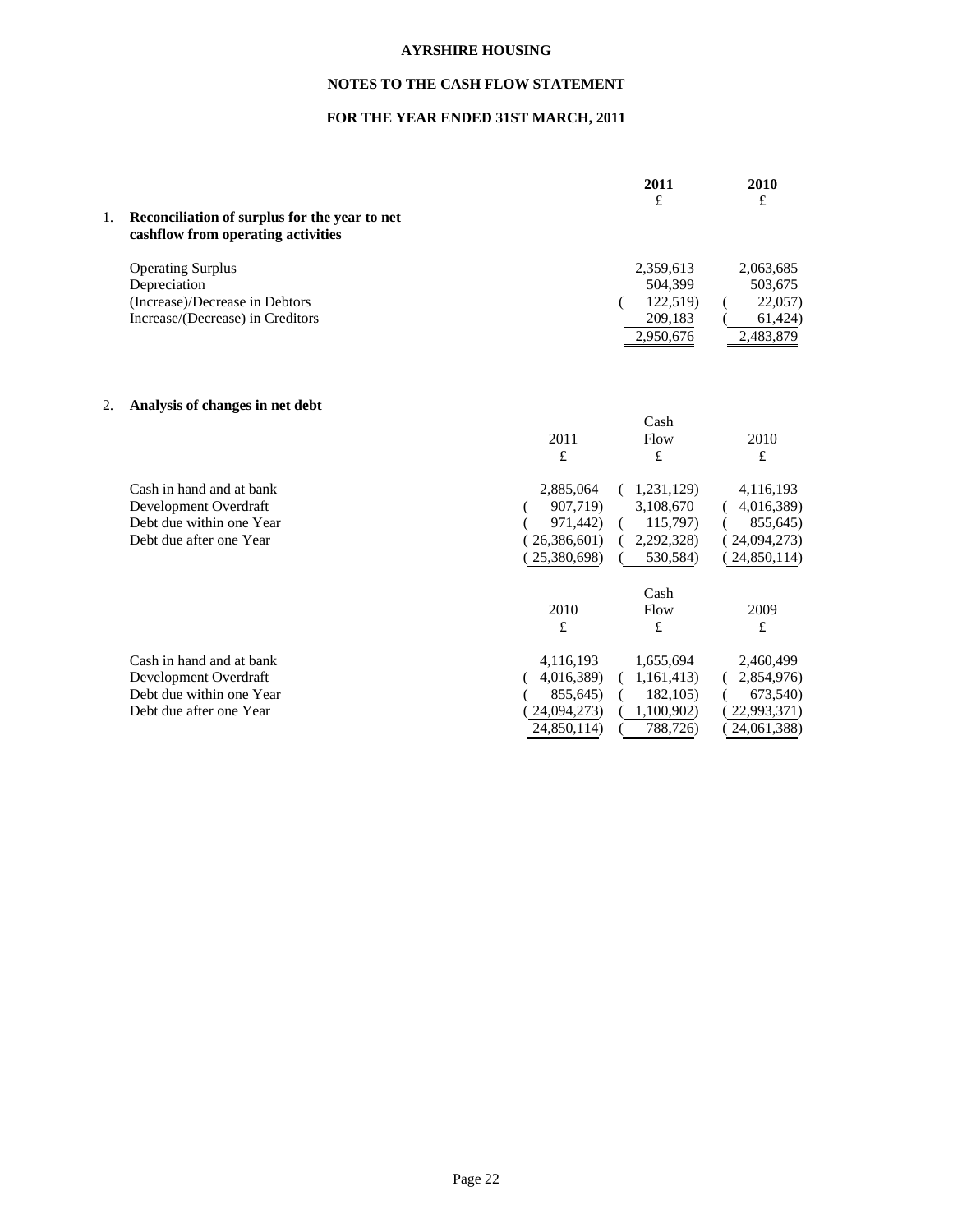#### **NOTES TO THE FINANCIAL STATEMENTS**

#### **FOR THE YEAR ENDED 31ST MARCH, 2011**

#### 1. **Principal Accounting Policies**

The Company is incorporated under the Industrial and Provident Societies Acts 1965 to 2002.

The financial statements have been prepared under the historical cost convention as modified by the revaluation of housing properties and in compliance with the Registered Social Landlords (Accounting Requirements) (Scotland) Order 2007, the Statement of Recommended Practice (SORP) 2008 and applicable Accounting Standards. A summary of the more important accounting policies is set out below.

#### **Turnover**

 Turnover relates to the income from letting of properties at affordable rents, and the supply of feuing services, together with revenue grants from the Scottish Housing Regulator, local authorities and other organisations.

#### **Housing Properties**

 Housing Properties are stated at cost, less social housing and other public grants and less accumulated depreciation. Depreciation is charged on a straight line basis over the expected economic useful lives of the properties at an annual rate of 2%.

 Improvements are capitalised where these result in an enhancement of the economic benefits of the property. Such enhancement can occur if the improvements result in an increase in rental income, a material reduction in future maintenance costs or a significant extension of the life of the property. Works to existing properties, which fail to meet the above criteria, are charged to the Income and Expenditure Account.

 Reviews for impairment of housing properties are carried out regularly and any impairment in an income-generating unit is recognised by a charge to the Income and Expenditure Account. Impairment is recognised where the carrying value of an income-generating unit exceeds the higher of its net realisable value or its value in use. Value in use represents the net present value of expected future cash flows from these units. Impairment of assets would be recognised in the Income and Expenditure Account.

#### **Work to Existing Housing Properties**

 Expenditure on improvements to existing property, which adds to the value of the property or extends its useful life, is capitalised as part of the cost of the property. All other maintenance expenditure is written off the income and expenditure account in the year in which it is incurred.

#### **Sale of Housing Properties**

 Properties are disposed of under the appropriate legislation and guidance. All costs and grants relating to the share of property sold are removed from the financial statements at the date of sale, except for first tranche sales. Any grants received that cannot be repaid from the proceeds of sale are abated and the grants removed from the financial statements.

 The Statement of Recommended Practice 2008 states that the disposal of shared-ownership properties first tranche sales be included in turnover at completion with the balance being classified as fixed assets. Due to the Company's last sharedownership scheme being off-site in 2000 and records only being required to be held for six years, this exercise has not been carried out.

### **Other Fixed Assets**

Other fixed assets are stated at cost less accumulated depreciation. Depreciation is charged by equal instalments commencing with the year of acquisition at rates estimated to write off costs less any residual value over the expected economic useful lives at annual rates :-

| <b>Furniture and Fittings</b> | - 20% straight line |
|-------------------------------|---------------------|
| IT Systems                    | - 20% straight line |
| <b>Offices</b>                | - 2% straight line  |
| Let Properties                | - 20% straight line |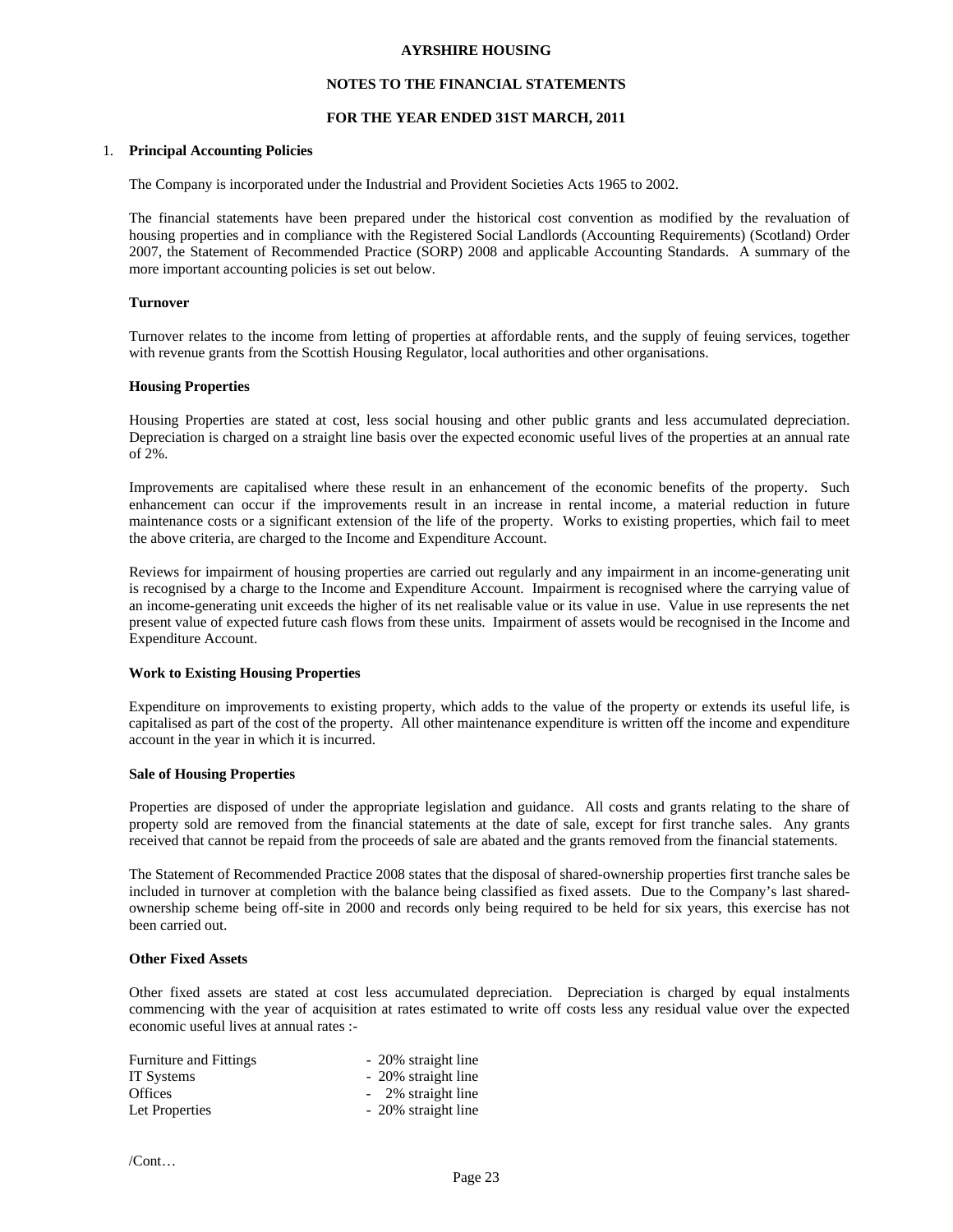### **NOTES TO THE FINANCIAL STATEMENTS**

### **FOR THE YEAR ENDED 31ST MARCH, 2011**/Cont...

### 1. **Principal Accounting Policies**/Cont…

#### **Social Housing Grant and Other Grants**

 Where developments have been financed wholly or partly by Social Housing Grant or other capital grant, the cost of those developments have been reduced by the amount of the grant receivable. The amount of the grants receivable is shown separately on the notes to the financial statements.

 Social Housing Grant received in respect of revenue expenditure is credited to the Income and Expenditure Account in the same period as the expenditure to which it relates.

 Although Social Housing Grant is treated as a grant for accounting purposes, it may nevertheless become repayable in certain circumstances, such as the disposal of certain assets. The amount repayable would be restricted to the net proceeds of sale.

### **Pension Costs**

 The Organisation participates in the centralised SFHA defined benefit pension scheme and retirement benefits to employees of the Organisation are funded by contributions from all participating employers and employees in the scheme. Payments are made in accordance with periodic calculations by consulting actuaries and are based on pension costs applicable across the various participating Members taken as a whole.

 The expected costs to the Organisation of pension is charged to the income and expenditure accounts so as to spread the cost of pensions over the service lives of employees.

 The Organisation participates in the centralised Strathclyde Pensions Trust defined benefits pension scheme and retirement benefits to employees of the Organisation are funded by the contributions from all participating employers and employees in the scheme. Payments are made to the Trust in accordance with periodic calculations by consulting actuaries and are based on pension costs applicable across the various participating employers taken as a whole.

 The expected cost to the Organisation of pensions is charged to income so as to spread the cost of pensions over the service lives of the employees in the scheme taken as a whole.

 The Organisation has fully adopted accounting standard FRS17 'Retirement Benefits' during the year. The impact of this standard has been reflected throughout the financial statements. Prior year comparatives have been restated where appropriate.

 The difference between the fair value of the assets held in the Organisation's defined benefit pension scheme and the scheme's liabilities measured on an actuarial basis using the projected unit method are recognised in the Organisation's balance sheet as a pension scheme liability.

#### **Leases**

 Assets held under operating leases are not capitalised. The lease rentals are expensed to the income and expenditure account in the year in which they are incurred.

#### **Capitalisation of Interest**

Interest incurred on the financing of a development is capitalised up to the date of completion of the scheme.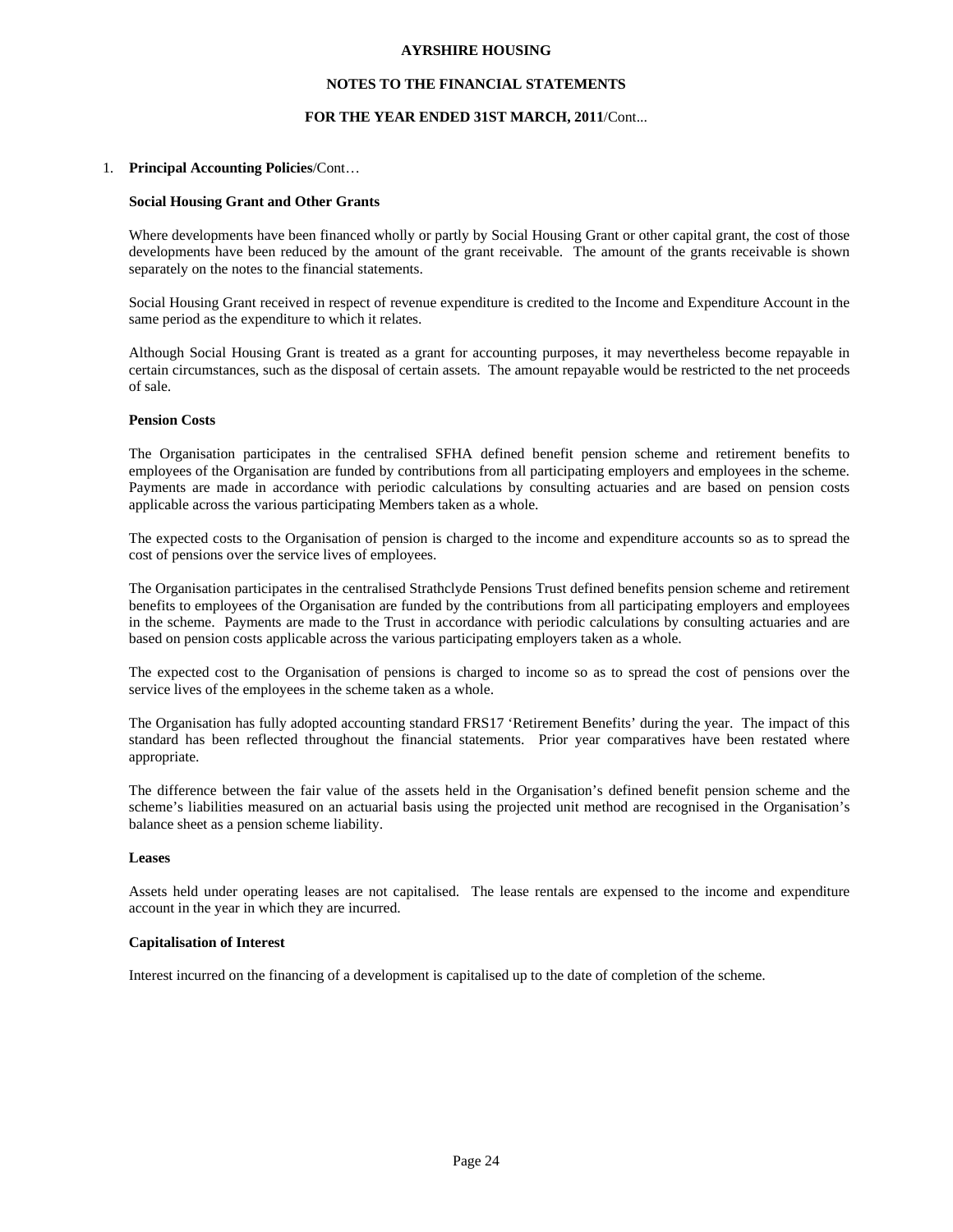### **NOTES TO THE FINANCIAL STATEMENTS**

### **FOR THE YEAR ENDED 31ST MARCH, 2011**/Cont...

### 2. **Lettings and other related information**

### **Particulars of turnover, operating costs and operating surplus by class of business**

|                         |                |               | 2011                    |                                         |
|-------------------------|----------------|---------------|-------------------------|-----------------------------------------|
|                         | <b>Notes</b>   | Turnover<br>£ | Operating<br>Costs<br>£ | Operating<br>Surplus/<br>(Deficit)<br>£ |
| Social Lettings         | 3              | 4,868,422     | 2,537,423               | 2,330,999                               |
| <b>Other Activities</b> | $\overline{4}$ | 28,614        |                         | 28,614                                  |
| Total                   |                | 4,897,036     | 2,537,423               | 2,359,613                               |
|                         |                |               | 2010                    |                                         |

|                         | <b>Notes</b> | Turnover<br>£ | Operating<br>Costs<br>£  | Operating<br>Surplus/<br>(Deficit)<br>£ |
|-------------------------|--------------|---------------|--------------------------|-----------------------------------------|
| Social Lettings         | 3            | 4,398,490     | 2,361,711                | 2,036,779                               |
| <b>Other Activities</b> | 4            | 26,906        | $\overline{\phantom{a}}$ | 26,906                                  |
| Total                   |              | 4,425,396     | 2,361,711                | 2,063,685                               |

None of the income or expenditure from lettings related to special needs.

### 3. **Particulars of Income and Expenditure from Lettings**

|                                                      | <b>General</b><br><b>Needs</b><br>£ | <b>Shared</b><br>Ownership<br>£ | Total<br>2011<br>£ | 2010<br>£ |
|------------------------------------------------------|-------------------------------------|---------------------------------|--------------------|-----------|
| <b>Income from Lettings</b>                          |                                     |                                 |                    |           |
| Rent receivable net of identifiable service chrgs    | 4,635,141                           | 40,536                          | 4,675,677          | 4,224,400 |
| Service charges receivable                           | 226,690                             |                                 | 226,690            | 204,665   |
| Gross income from rents and service charges          | 4,861,831                           | 40,536                          | 4,902,367          | 4,429,065 |
| Less: voids                                          | 33,945)                             |                                 | $33,945$ (         | 30,575)   |
| <b>Total turnover from social letting activities</b> | 4,827,886                           | 40,536                          | 4,868,422          | 4,398,490 |
| <b>Expenditure on Lettings</b>                       |                                     |                                 |                    |           |
| Management and maintenance admin costs               | 960,442                             | 10,682                          | 971,124            | 921,070   |
| Reactive repairs and maintenance                     | 732,014                             |                                 | 732,014            | 626,425   |
| Bad debts/(credit balances written back – rents)     | 13,098)                             | $\overline{\phantom{a}}$        | 13,098)            | 24,247    |
| Planned and cyclical maintinel major repairs         | 377,383                             |                                 | 377,383            | 319,969   |
| Depreciation of social housing                       | 463,232                             | 6,768                           | 470,000            | 470,000   |
| <b>Operating costs for social letting activities</b> | 2,519,973                           | 17,450                          | 2,537,423          | 2,361,711 |
| Operating surplus for social lettings for 2011       | 2,307,913                           | 23,086                          | 2,330,999          | 2,036,779 |
| Operating surplus for social lettings for 2010       | 2,014,103                           | 22,676                          | 2,036,779          |           |

The amount of service charges receivable on housing accommodation not eligible for housing benefit is £Nil.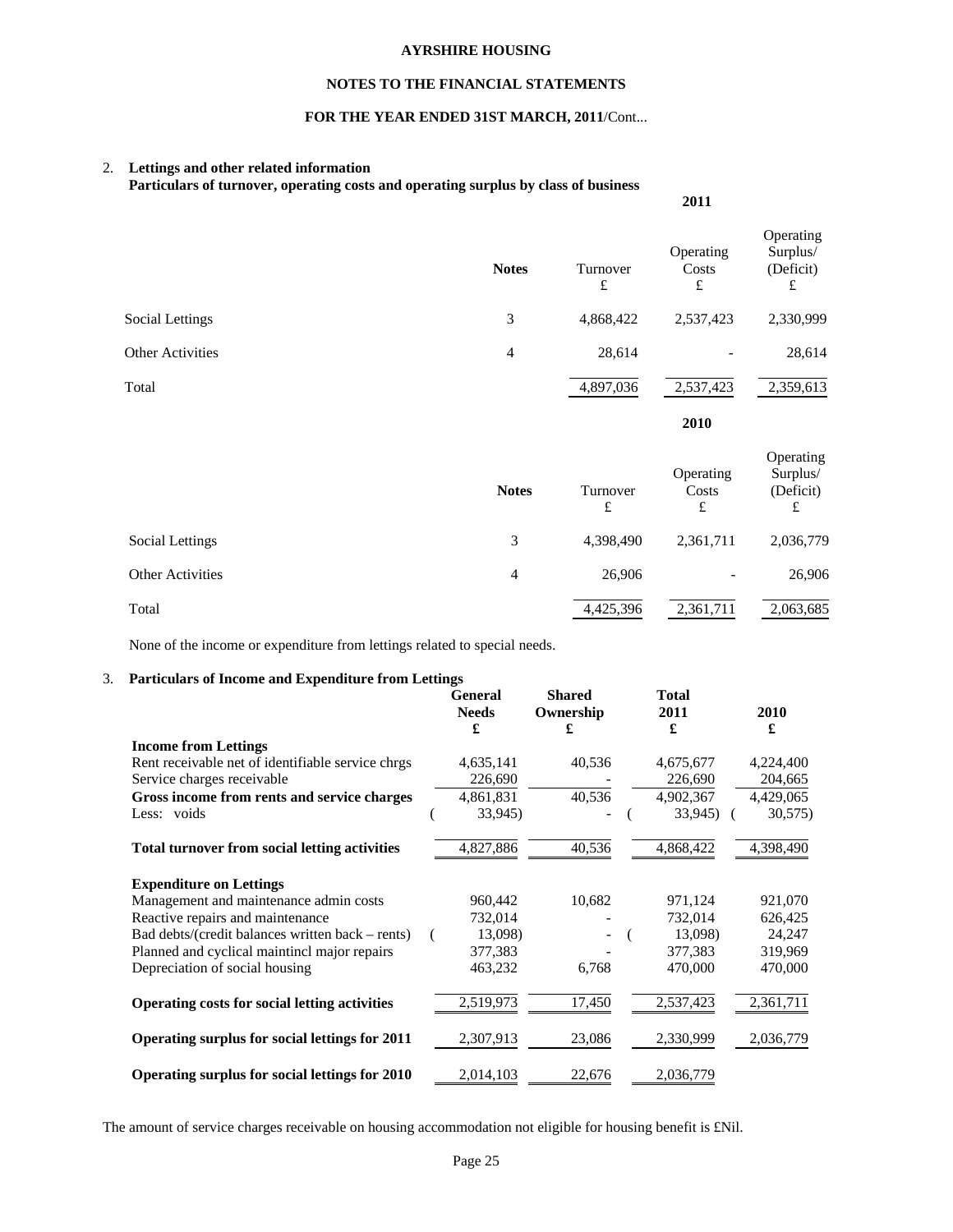#### **NOTES TO THE FINANCIAL STATEMENTS**

## **FOR THE YEAR ENDED 31ST MARCH, 2011**/Cont...

#### **4.Particulars of Turnover, Operating Costs & Operating Surpluses or Deficits from Other Activities**

|                                  | <b>Grants</b><br>from<br><b>Scottish</b><br><b>Ministers</b> | Other<br><b>Revenue</b><br>Grants | <b>Supportin</b><br>g People<br><b>Income</b> | Other<br><b>Income</b> | <b>Total</b><br><b>Turnover</b> | <b>Operating</b><br>Costs-<br><b>Bad</b><br>Debt | Other<br><b>Operating</b><br><b>Costs</b> | <b>Operating</b><br>Surplus/<br>Deficit for<br>2011 | <b>Operating</b><br>Surplus/<br>Deficit for<br>2010 |
|----------------------------------|--------------------------------------------------------------|-----------------------------------|-----------------------------------------------|------------------------|---------------------------------|--------------------------------------------------|-------------------------------------------|-----------------------------------------------------|-----------------------------------------------------|
| Wider Action Role                | £                                                            | £                                 | $\pmb{\mathfrak{L}}$                          | $\pmb{\mathfrak{L}}$   | $\pmb{\mathfrak{L}}$            | £                                                | $\pmb{\mathfrak{L}}$                      | £                                                   | £                                                   |
| Care & Repair                    |                                                              |                                   |                                               |                        |                                 |                                                  |                                           |                                                     |                                                     |
| Factoring                        |                                                              |                                   | $\overline{\phantom{a}}$                      | 18,681                 | 18,681                          |                                                  | $-$                                       | 18,681                                              | 17,168                                              |
| <b>Development Activities</b>    |                                                              | $\overline{\phantom{a}}$          | $\overline{\phantom{a}}$                      |                        |                                 |                                                  |                                           |                                                     |                                                     |
| <b>Support Activities</b>        |                                                              |                                   |                                               |                        |                                 |                                                  |                                           |                                                     |                                                     |
| Care Activities                  |                                                              |                                   | $\overline{a}$                                |                        | $\overline{\phantom{a}}$        |                                                  |                                           |                                                     | $\overline{\phantom{a}}$                            |
| Other Management Services        |                                                              |                                   | $\overline{\phantom{a}}$                      |                        |                                 |                                                  |                                           |                                                     |                                                     |
| Aids & Adaptations               |                                                              |                                   |                                               |                        |                                 |                                                  |                                           |                                                     |                                                     |
| Other Activities                 |                                                              |                                   | $\overline{\phantom{a}}$                      |                        | $\overline{\phantom{a}}$        |                                                  |                                           |                                                     |                                                     |
| Commercial Rent                  |                                                              |                                   | $\overline{\phantom{a}}$                      | 9,933                  | 9,933                           |                                                  | $\overline{\phantom{a}}$                  | 9,933                                               | 9,738                                               |
| Total from Other Activities 2011 | $\blacksquare$                                               | $\overline{\phantom{a}}$          | $\overline{\phantom{a}}$                      | 28,614                 | 28,614                          |                                                  | $\overline{\phantom{a}}$                  | 28,614                                              | 26,906                                              |
| Total from Other Activities 2010 | $\blacksquare$                                               | $\overline{a}$                    | $\blacksquare$                                | 26,906                 | 26,906                          |                                                  | $\blacksquare$                            |                                                     | 26,906                                              |
|                                  |                                                              |                                   |                                               |                        |                                 |                                                  |                                           |                                                     |                                                     |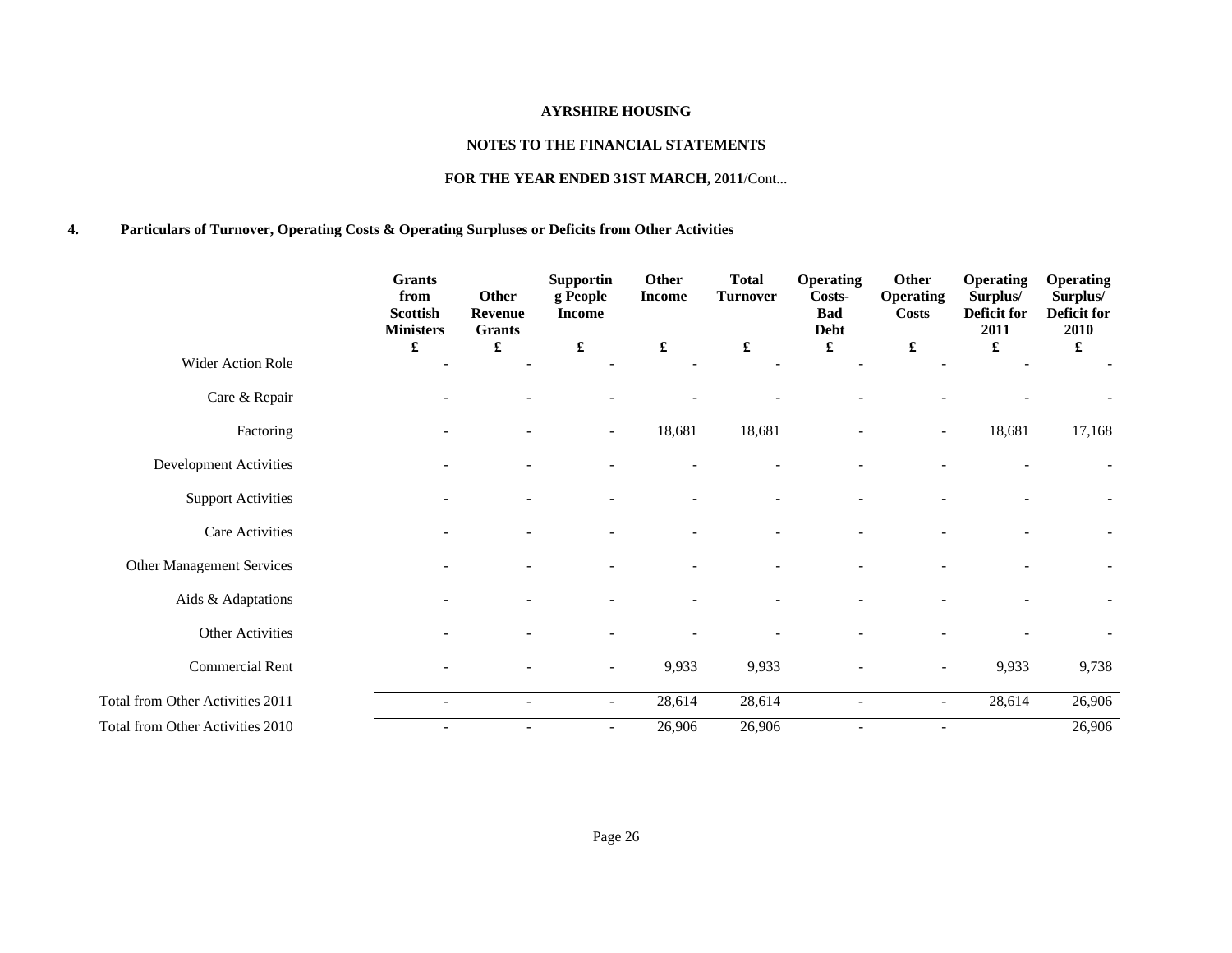## **NOTES TO THE FINANCIAL STATEMENTS**

## **FOR THE YEAR ENDED 31ST MARCH, 2011**/Cont...

## 5. **Profit on Disposal of Fixed Assets**

|                                    | 2011<br>£ | 2010<br>£ |
|------------------------------------|-----------|-----------|
| Proceeds from sale of fixed assets | 50,800    |           |
| <b>Less: Cost of Sales</b>         |           |           |
| Value of property                  | 23,949    |           |
| HAG received                       |           |           |
| HAG repaid                         |           |           |
| Legal and valuation costs          | 618       |           |
|                                    | 24,567    |           |
|                                    | 26,233    |           |

### 6. **Directors Emoluments**

 The directors are defined as the members of the Trustees, the Chief Executive Officer and any other person reporting directly to the directors or the Trustees whose total emoluments exceed £60,000 per year.

|    |                                                                                                                       | 2011<br>£                              | 2010<br>£                              |
|----|-----------------------------------------------------------------------------------------------------------------------|----------------------------------------|----------------------------------------|
|    | Total Emoluments (including pension contributions<br>and benefits in kind)                                            | 65,721                                 | 64,316                                 |
|    | Total Emoluments (excluding pension contributions)<br>to the highest paid director amounted to                        | 61,045                                 | 55,135                                 |
|    | Total expenses reimbursed to the Committee in so far as not<br>chargeable to United Kingdom income tax                | 224                                    | 278                                    |
|    | None of the Trustees received any remuneration during the year.                                                       |                                        |                                        |
|    |                                                                                                                       | 2011<br>£                              | 2010<br>£                              |
| 7. | <b>Employee Information</b>                                                                                           |                                        |                                        |
|    | The monthly average number of full time equivalent employees (excluding<br>Executive Trustees) during the year was :- | 19                                     | 21                                     |
|    | <b>Wages and Salaries</b><br><b>Social Security Costs</b><br><b>Pension Contributions</b>                             | 584,611<br>45,070<br>92,558<br>722,239 | 579,638<br>45,768<br>80,001<br>705,407 |
| 8. | <b>Interest Receivable and Other Income</b>                                                                           |                                        |                                        |
|    | <b>Bank Interest Receivable</b>                                                                                       | 9,208                                  | 6,735                                  |
| 9. | <b>Interest Payable and Similar Charges</b>                                                                           |                                        |                                        |
|    | Loan Interest<br><b>Interest Capitalised on Housing Properties</b>                                                    | 729,783<br>$\left($                    | 709,027<br>70,574)                     |
|    |                                                                                                                       | 729,783                                | 638,453                                |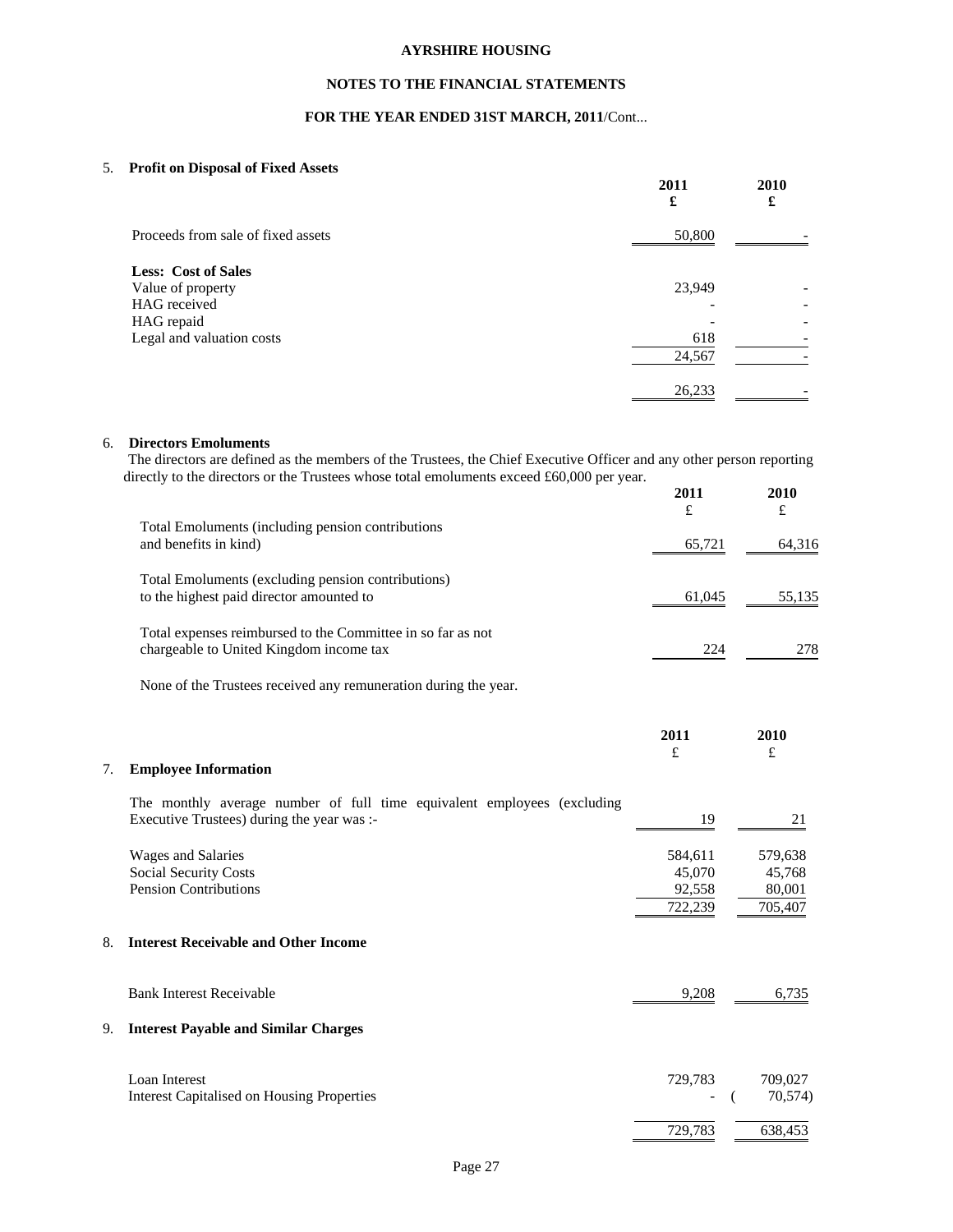### **NOTES TO THE FINANCIAL STATEMENTS**

### **FOR THE YEAR ENDED 31ST MARCH, 2011**/Cont...

### 10. **Operating Surplus**

Operating surplus is stated after charging/(crediting):-

| Depreciation - Property                              | 470,000 | 470,000 |
|------------------------------------------------------|---------|---------|
| - Other Assets                                       | 34.399  | 33.675  |
| Auditor's Remuneration                               | 7.056   | 6.362   |
| Leasing                                              | 11.887  | 9.266   |
| Bad Debts written off/(credit balances written back) | 13.098) | 24,247  |

#### 11. **Taxation**

The organisation was granted charitable status on  $5<sup>th</sup>$  May 1998 and as such is no longer subject to taxation.

#### 12. **Tangible Fixed Assets** - **Housing Properties**

|                            | Heritable<br>Housing<br>Prop. Held<br>For Letting<br>£. | Rented<br>Accommod.<br>Under<br>Construction<br>£ | Shared<br>Ownership<br><b>Held For</b><br>Letting<br>£ | Total<br>£ |
|----------------------------|---------------------------------------------------------|---------------------------------------------------|--------------------------------------------------------|------------|
| <b>Cost/Valuation</b>      |                                                         |                                                   |                                                        |            |
| At 01.04.10                | 38,350,000                                              | 297,562                                           | 480,000                                                | 39,127,562 |
| <b>Additions</b>           | 1,154,803                                               | 3,958,416                                         |                                                        | 5,113,219  |
| Disposals                  | 23,949)                                                 |                                                   |                                                        | 23,949)    |
| At 31.03.11                | 39,480,854                                              | 4,255,978                                         | 480,000                                                | 44,216,832 |
| <b>Grants</b>              |                                                         |                                                   |                                                        |            |
| At 01.04.10                |                                                         | 56,150                                            |                                                        | 56,150     |
| Received                   | 353,342                                                 | 2,411,971                                         |                                                        | 2,765,313  |
| At 31.03.11                | 353,342                                                 | 2,468,121                                         |                                                        | 2,821,463  |
| <b>Other Grants</b>        |                                                         |                                                   |                                                        |            |
| At 01.04.10                |                                                         |                                                   |                                                        |            |
| Received in year           |                                                         | 80,000                                            |                                                        | 80,000     |
| At 31.03.11                |                                                         | 80,000                                            |                                                        | 80,000     |
| <b>Depreciation</b>        |                                                         |                                                   |                                                        |            |
| At 01.04.10                |                                                         |                                                   |                                                        |            |
| Charge for Year            | 463,232                                                 |                                                   | 6,768                                                  | 470,000    |
| At 31.03.11                | 463,232                                                 |                                                   | 6,768                                                  | 470,000    |
| Net book value at 31.03.11 | 38,664,280                                              | 1,707,857                                         | 473,232                                                | 40,845,369 |
| Net book value at 31,03,10 | 38,350,000                                              | 241,412                                           | 480,000                                                | 39,071,412 |

 Development Administration cost capitalised amounted to £95,525 (2010 - £93,675) for which grants of £11,405 (2010 - £62,983) were received in the year. Interest capitalised in the year amounted to £Nil (2010 - £70,574).

Completed housing properties were revalued on the basis of existing use value for social housing at 30<sup>th</sup> July 2010 by DTZ, Chartered Surveyors. The valuation report has been made in accordance with the RICS Appraisal and Valuation Manual. The Trustees do not believe that the values would have been materially different at the balance sheet date.

All housing properties are freehold.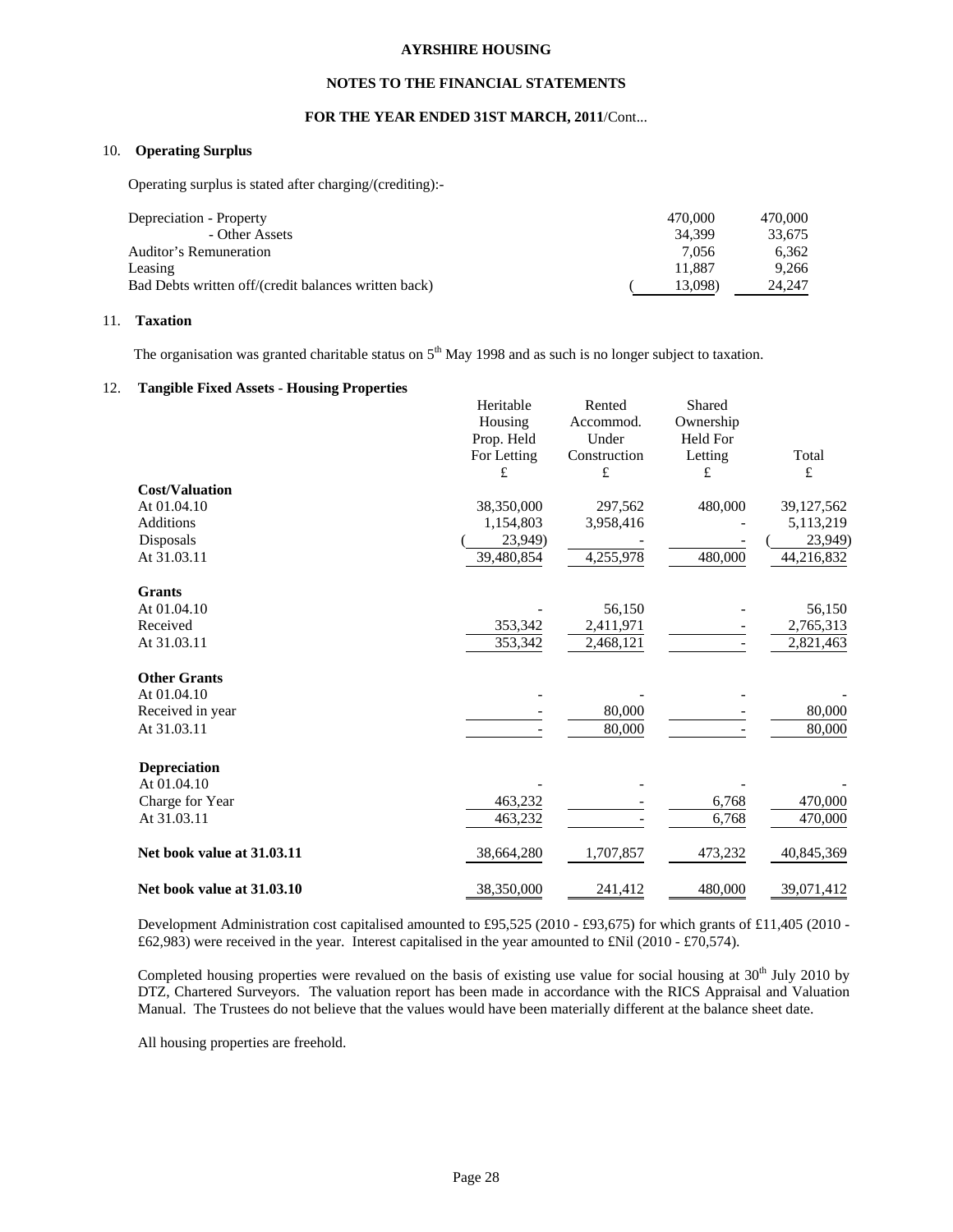### **NOTES TO THE FINANCIAL STATEMENTS**

### **FOR THE YEAR ENDED 31ST MARCH, 2011**/Cont...

### 12. **Tangible Fixed Assets** - **Housing Properties**/Cont…

|                                       | 2011         | 2010        |
|---------------------------------------|--------------|-------------|
| Cost of Properties                    | 93,525,904   | 85,735,250  |
| Less: Social Housing and Other Grants | 58,767,672   | 52,785,532  |
|                                       | 34,758,232   | 32,949,718  |
| Less: Depreciation                    | 2,625,929)   | (2,155,929) |
|                                       | 32, 132, 303 | 30,793,789  |

### 13. **Tangible Fixed Assets - Other Fixed Assets**

|                               | Office<br>Premises<br>£ | <b>Fixtures</b><br>and<br><b>Fittings</b><br>£ | Computer<br>Equipment<br>£ | Let<br>Properties<br>Furniture<br>& Fittings<br>£ | Total<br>£ |
|-------------------------------|-------------------------|------------------------------------------------|----------------------------|---------------------------------------------------|------------|
| Cost                          |                         |                                                |                            |                                                   |            |
| As at 01.04.10                | 266,524                 | 99,059                                         | 212,065                    | 140,667                                           | 718,315    |
| <b>Additions</b>              | 899                     |                                                | 12,817                     | 16,094                                            | 29,810     |
| As at 31.03.11                | 267,423                 | 99,059                                         | 224,882                    | 156,761                                           | 748,125    |
| <b>Depreciation</b>           |                         |                                                |                            |                                                   |            |
| As at 01.04.10                | 35,786                  | 95,001                                         | 174,922                    | 136,092                                           | 441,801    |
| Charge for Year               | 5,382                   | 1,392                                          | 22,449                     | 5,176                                             | 34,399     |
| As at 31.03.11                | 41,168                  | 96,393                                         | 197,371                    | 141,268                                           | 476,200    |
| Net Book Value as at 31.03.11 | 226,255                 | 2,666                                          | 27,511                     | 15,493                                            | 271,925    |
| Net Book Value as at 01.04.10 | 230,738                 | 4,058                                          | 37,143                     | 4,575                                             | 276,514    |

### 14. **Investment**

Ayrshire Housing holds the one issued share of Ayrshire Homestake Limited, a company registered in Scotland.

The principal activity of Ayrshire Homestake Limited is the administration of the new supply of shared equity properties.

|     |                                     | 2011<br>£ | 2010<br>£ |
|-----|-------------------------------------|-----------|-----------|
| 15. | <b>Debtors</b>                      |           |           |
|     | <b>Rental Debtors</b>               | 176,036   | 195,000   |
|     | <b>Provision for Doubtful Debts</b> | 10,000    | 10,000    |
|     | <b>Other Debtors</b>                | 983,552   | 725,654   |
|     |                                     | 1,149,588 | 910,654   |
|     |                                     |           |           |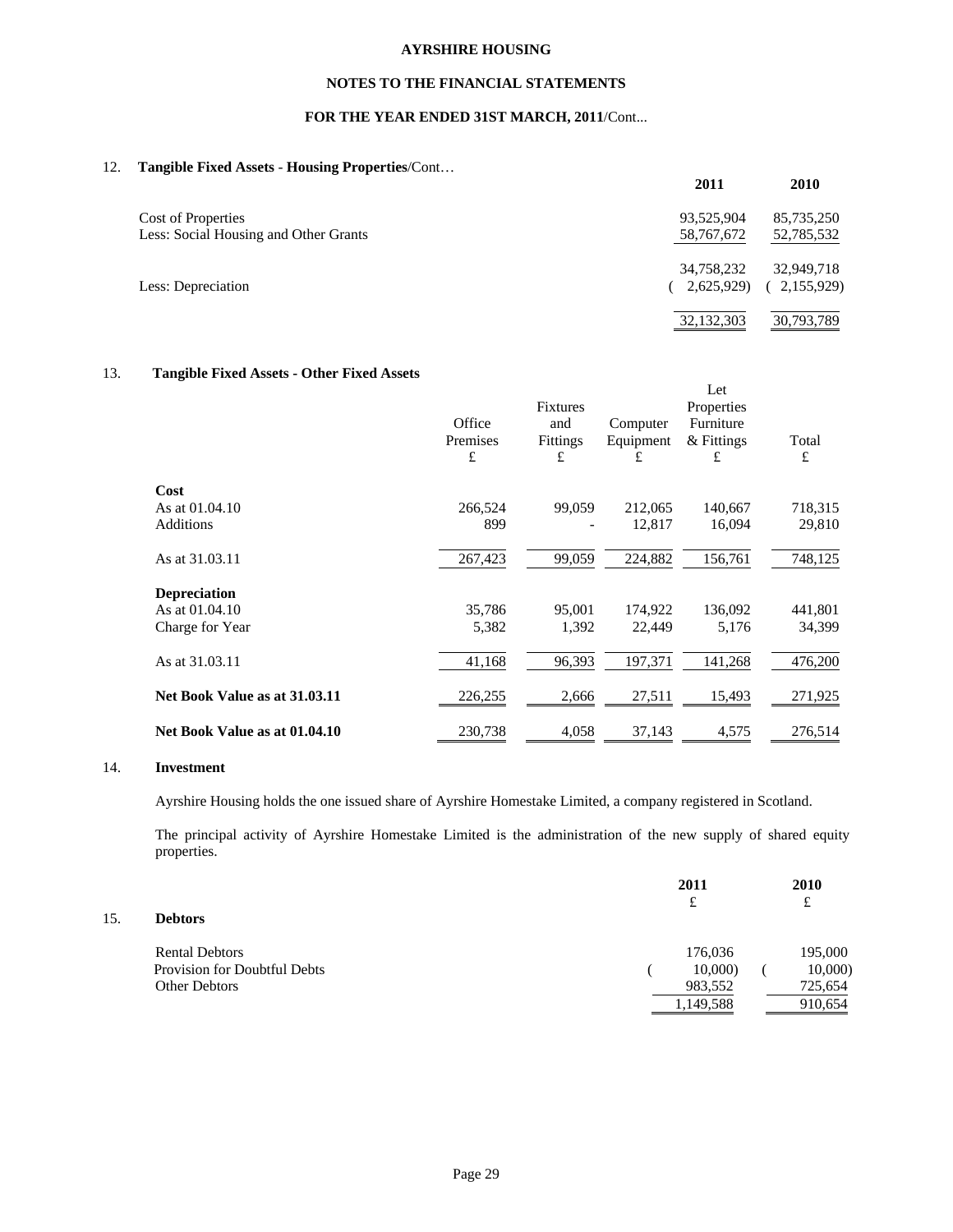### **NOTES TO THE FINANCIAL STATEMENTS**

### **FOR THE YEAR ENDED 31ST MARCH, 2011**/Cont...

### 16. **Creditors due within one year**

|                                 | 2011      | 2010      |
|---------------------------------|-----------|-----------|
|                                 | £         | £         |
| <b>Housing Loans</b>            | 971,442   | 855,645   |
| <b>Trade Creditors</b>          | 442,505   | 108,714   |
| Development Creditors           | 315,443   | 712,179   |
| Other Taxes and Social Security | 25,802    | 22,787    |
| Accruals                        | 10.001    | 78.726    |
| Development Overdrafts          | 907,719   | 4,016,389 |
| Prepaid Rents                   | 130,083   | 188,981   |
|                                 | 2,802,995 | 5,983,421 |
|                                 |           |           |

Creditors due within one year include development guarantees totalling £907,719 (2010 - £4,016,389) for which agreement in principal has been received for conversion into long term finance.

|     |                                        | 2011       | 2010       |
|-----|----------------------------------------|------------|------------|
|     |                                        |            |            |
| 17. | Creditors due after more than one year |            |            |
|     | Loans                                  | 26,386,601 | 24,094,273 |

 Loans are secured by specific charges on the Company's properties and are repayable at rates of interest ranging from 1.05% to 6.50% (2010-1.01% to 6.5%) which will mature over a period of 13 to 30 years as follows:-

|     |                                             | 2011                                   | 2010       |
|-----|---------------------------------------------|----------------------------------------|------------|
|     |                                             | £                                      | £          |
|     | Between one and two years                   | 987,742                                | 868,590    |
|     | Between two and five years                  | 2,024,382                              | 1,785,683  |
|     | In five years or more                       | 23,374,477                             | 21,440,000 |
|     |                                             | 26,386,601                             | 24,094,273 |
| 18. | <b>Designated Reserves</b>                  |                                        |            |
|     |                                             | Major<br>Repair<br><b>Reserve</b><br>£ |            |
|     |                                             |                                        |            |
|     | <b>Balance at 01.04.10</b>                  | 625,000                                |            |
|     | Transfers from Income & Expenditure Account |                                        |            |
|     | Balance at 31.03.11                         | 625,000                                |            |
| 19. | <b>Revaluation Reserve</b>                  |                                        |            |
|     |                                             | 2011                                   | 2010       |
|     |                                             | £                                      | £          |
|     | Balance at 01.04.10                         | 6,580,936                              | 6,170,360  |
|     | Transfer on Disposal of Properties          | 15,444)                                |            |
|     | Depreciation Adjustment                     | 47,282)                                | 47,282)    |
|     | Transfer on Revaluation of Properties       |                                        | 457,858    |
|     | <b>Balance at 31.03.11</b>                  | 6,518,210                              | 6,580,936  |
|     |                                             |                                        |            |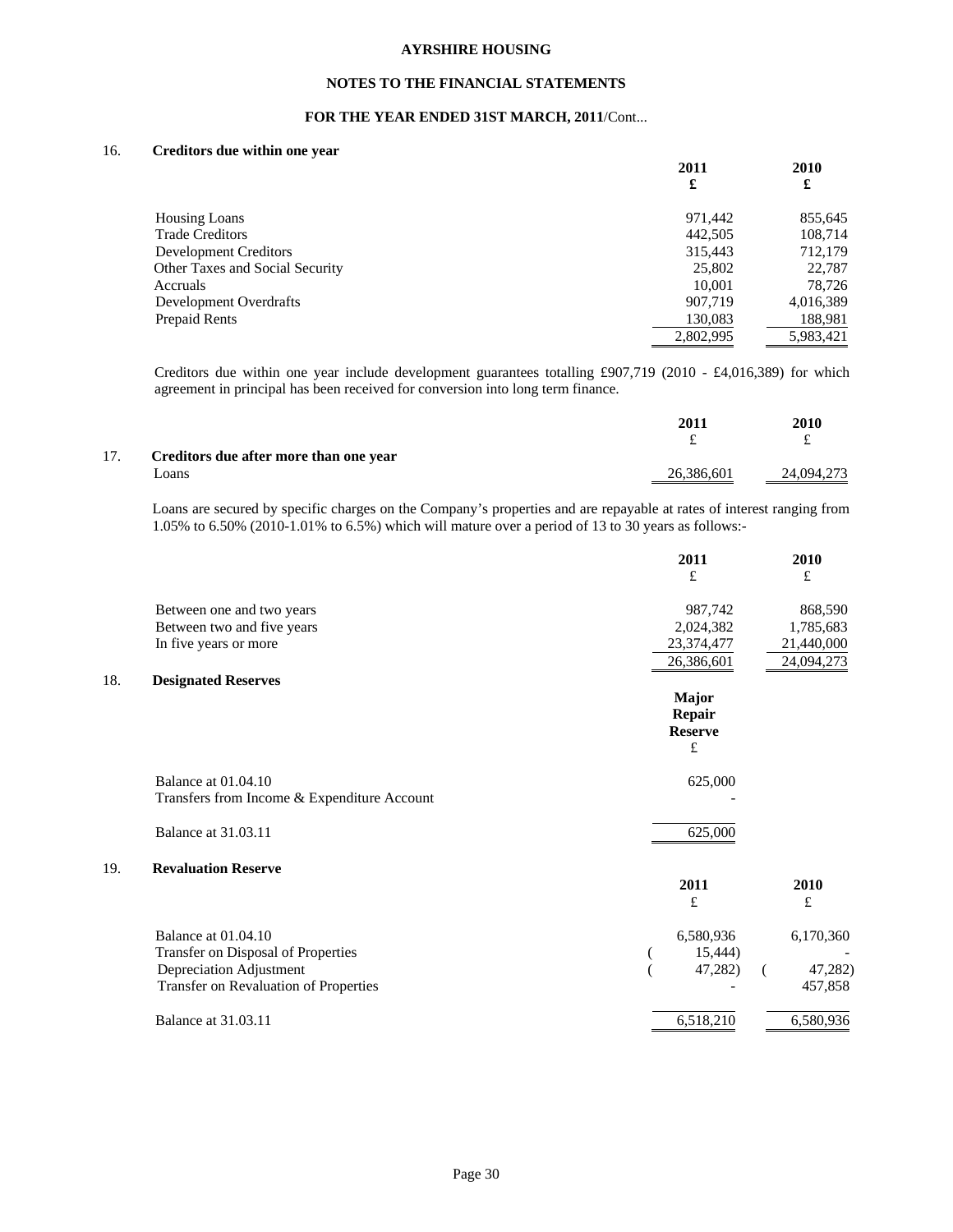### **NOTES TO THE FINANCIAL STATEMENTS**

### **FOR THE YEAR ENDED 31ST MARCH, 2011**/Cont...

#### 20. **Pensions**

The Company is a member of two pension funds in order to provide benefits for its employees.

 Firstly, the Company is a member of the Strathclyde Pension Fund administered by Glasgow Council, a defined benefit scheme, which is externally funded and contracted out of the State Earnings-Related Pension Scheme. The assets of the scheme are held in a separate trustee-administered fund. The pension costs are assessed with the advice of independent qualified actuaries, using the projected unit method.

 The assumptions and other data that have the most significant effect on the determination of the contribution levels of the scheme were taken at the last actuarial date of 31<sup>st</sup> March 2010.

|                                 | 2011              | 2010              |
|---------------------------------|-------------------|-------------------|
| Last actuarial date             | $31st$ March 2011 | $31st$ March 2010 |
| Inflation/Pension Increase Rate | 2.8%              | 3.8%              |
| Salary scale increase per annum | 5.1%              | 5.3%              |
| Discount rate                   | 5.5%              | 5.5%              |
| Expected return on assets       | 6.9%              | 7.2%              |

The Organisation's expected rate of return and share of assets in the scheme were :-

|                                                     | 2011     | 2010    |
|-----------------------------------------------------|----------|---------|
| Equities                                            | 7.5%     | 7.8%    |
| <b>Bonds</b>                                        | 4.9%     | 5.0%    |
| Property                                            | 5.5%     | 5.8%    |
| Cash                                                | 4.6%     | 4.8%    |
|                                                     | 2011     | 2010    |
|                                                     | £        | £       |
| Estimated employer asset share                      | 729,000  | 641,000 |
| Present value of scheme liabilities                 | 864,000  | 992,000 |
| Present value of unfunded liabilities               |          |         |
| Total value of liabilities                          | 864,000  | 992,000 |
| Net Pension Liability                               | 135,000  | 351,000 |
|                                                     |          |         |
| Analysis of amount charged to operating profit      | 2011     |         |
|                                                     |          |         |
| Service costs                                       | 33,000   |         |
| Past service costs                                  | (83,000) |         |
| Curtailment and settlements                         |          |         |
| Decrease in irrecoverable surplus                   |          |         |
| Total operating gain                                | (50,000) |         |
|                                                     |          |         |
| Analysis of amount credited to other finance income | 2011     |         |
|                                                     | £        |         |
| Expected return on employers assets                 | 47,000   |         |
| Interest on pension scheme liabilities              | (52,000) |         |
| Net return                                          | 5,000    |         |
| Net revenue account gain                            | (45,000) |         |
|                                                     |          |         |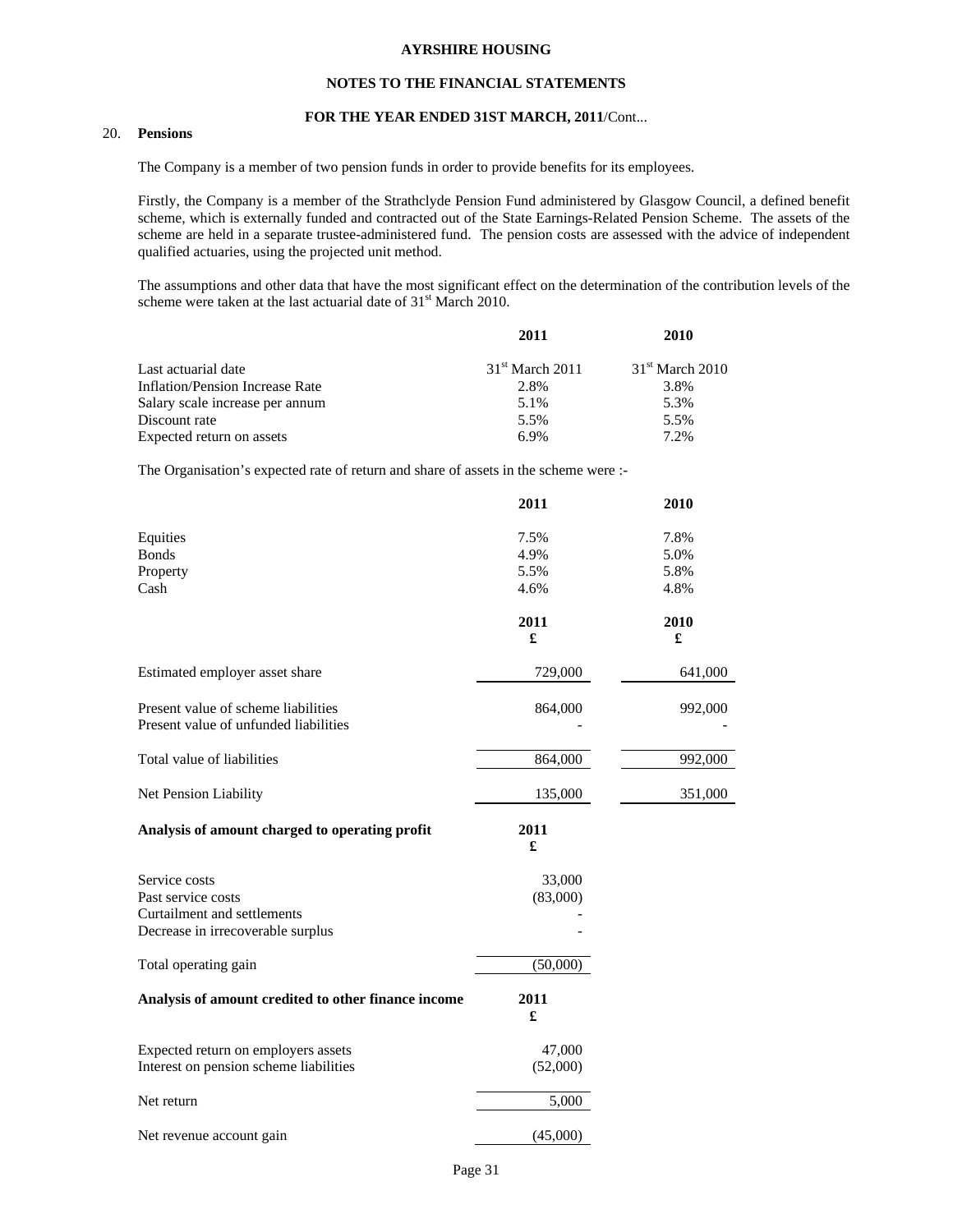#### **NOTES TO THE FINANCIAL STATEMENTS**

#### **FOR THE YEAR ENDED 31ST MARCH, 2011**/Cont...

**2011** 

### 20. **Pensions**/Cont…

### **Analysis of recognised in Statement of Total Recognised Gains and Losses (STRGL)**

|                                                                                            | £         |  |
|--------------------------------------------------------------------------------------------|-----------|--|
| Actual return less expected return on pension scheme assets                                |           |  |
| Experience gains and losses arising on the scheme<br>liabilities                           | 5,000     |  |
| Changes in financial assumptions underlying the present<br>value of the scheme liabilities | 139,000   |  |
| Actual gain/(loss) in pension plan                                                         | 144,000   |  |
| Increase in irrecoverable surplus from the membership fall<br>and other factors            | 72,000    |  |
| Actuarial gain recognised in STRGL                                                         | 216,000   |  |
| Movement in surplus during the year                                                        | 2011      |  |
|                                                                                            | £         |  |
| Deficit at 1 <sup>st</sup> April 2010                                                      | 351,000   |  |
| Current service cost                                                                       | 33,000    |  |
| <b>Employers contributions</b>                                                             | (27,000)  |  |
| Past service costs                                                                         | (83,000)  |  |
| Estimated benefits paid                                                                    |           |  |
| Net returns on assets                                                                      | 5,000     |  |
| Actuarial gain                                                                             | (144,000) |  |
| Deficit at 31 <sup>st</sup> March 2011                                                     | (135,000) |  |
| <b>History of Experience Gains and Losses</b>                                              | 2011      |  |
|                                                                                            | £         |  |
| Fair value of employer assets                                                              | 729,000   |  |
| Present value of defined benefit obligation                                                | 864,000   |  |
| Surplus/(Deficit)                                                                          | (135,000) |  |
| Experience gains/(losses) on assets                                                        | 5,000     |  |
| Experience gains/(losses) on liabilities                                                   |           |  |

 Secondly, the Company participates in the Scottish Housing Associations' Pension Scheme ('the Scheme'). The Scheme is funded and is contracted out of the State Pension scheme.

 It is not possible in the normal course of events to identify the share of underlying assets and liabilities belonging to individual participating employers as the Scheme is a multi-employer arrangement where the scheme assets are comingled for investment purposes, benefits are paid from the total Scheme assets, and the contribution rate for all employers is set by reference to the overall financial position of the Scheme rather than by reference to individual employer experience. Accordingly, due to the nature of the Scheme, the accounting charge for the period under FRS17 represents the employer contribution payable.

 The Trustee commissions an actuarial valuation of the Scheme every three years. The main purpose of the valuation is to determine the financial position of the Scheme in order to determine the level of future contributions required, so that the Scheme can meet its pension obligations as they fall due.

The last formal valuation of the Scheme was performed as at  $30<sup>th</sup>$  September 2009 by a professionally qualified Actuary using the Projected Unit Credit method. The market value of the Scheme's assets at the valuation date was £295million. The valuation revealed a shortfall of assets compared with the value of liabilities of £160 million, equivalent to a past service funding level of 64.8%.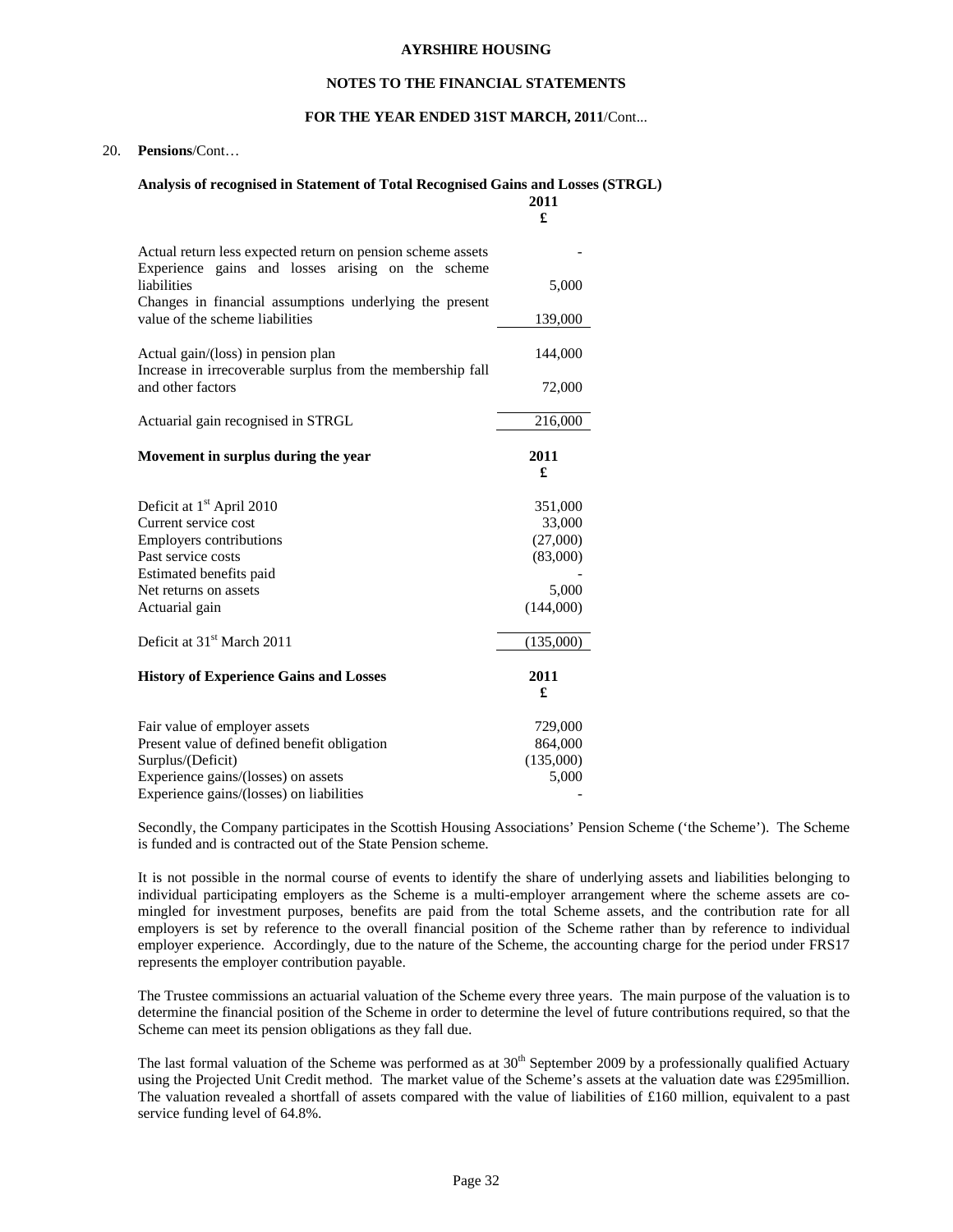### **NOTES TO THE FINANCIAL STATEMENTS**

### **FOR THE YEAR ENDED 31ST MARCH, 2011**/Cont...

### 20. **Pensions**/Cont…

 The Scheme Actuary has prepared an actuarial report that provides an approximate update on the funding position of the Scheme as at  $30<sup>th</sup>$  September 2010. Such a report is required by legislation for years in which a full actuarial valuation is not carried out. The funding update revealed an increase in the assets of the Scheme to £335 million and indicated an increase in the shortfall of assets compared to liabilities to approximately £162 million, equivalent to a past service funding level of 67.4%.

 As a result of this valuation the total contribution rate must increase on average by 7% of pensionable earnings for all existing benefit option structures from April 2011.

 Following a change in legislation in September 2005 there is a potential debt on the employer that could be levied by the Trustee of the Scheme. The debt is due in the event of the employer ceasing to participate in the Scheme or the Scheme winding up. The debt for the scheme as a whole is calculated by comparing the liabilities for the Scheme (calculated on a buyout basis i.e. the cost of securing benefits by purchasing annuity policies from an insurer, plus an allowance for expenses) with the assets of the Scheme. If the liabilities exceed assets there is a buy-out debt.

 The leaving employer's share of the buy-out debt is the proportion of the scheme's liability attributable to employment with the leaving employer compared to the total amount of the scheme's liabilities (relating to employment with all the currently participating employers). The leaving employer's debt therefore includes a share of any 'orphan' liabilities in respect of previously participating employers. The amount of the debt therefore depends on many factors including total scheme liabilities, scheme investment performances, the liabilities in respect of current and former employees of the employer, financial conditions at the time of the cessation event and the insurance buy-out market. The amounts of debt can therefore be volatile over time.

 The Company has been notified by the Pensions Trust of the estimated employer debt on withdrawal from the SFHA scheme based on the financial position of the scheme as at  $30<sup>th</sup>$  September 2009. As of that date the estimated employer debt for the Company was £727,742.

The total pension cost for the Company was £57,171 (2010: £45,419) of which £7,645(2010: £6,819) was unpaid and is included in creditors.

#### 21. **Revenue Reserves**

|                                 | 2011                     | 2010<br>£ |
|---------------------------------|--------------------------|-----------|
| Balance at $01.04.10$           | 6,740,144                | 5,813,895 |
| Surplus for the year            | 1,943,997                | 1,609,107 |
| Transfer to designated reserves | $\overline{\phantom{a}}$ | 225,000)  |
| Transfer to revaluation reserve | $\overline{\phantom{a}}$ | 457,858)  |
| Balance at 31.03.11             | 8,684,141                | 6,740,144 |
|                                 |                          |           |

#### 22. **Related Parties**

 Some members of the Trustees are tenants of the Company. Their transactions with the Company are all done on standard terms, as applicable to all tenants and they cannot use their position to their advantage.

 Three Trustees are Councillors with South Ayrshire Council. Any transactions with the Council are made at arms length, on normal commercial terms and the said Trustees cannot use their position to their advantage.

During the period five tenants of the Company acted as Trustees. In total they paid rent of £15,229 (2010 - £15,487), which is at arm's length.